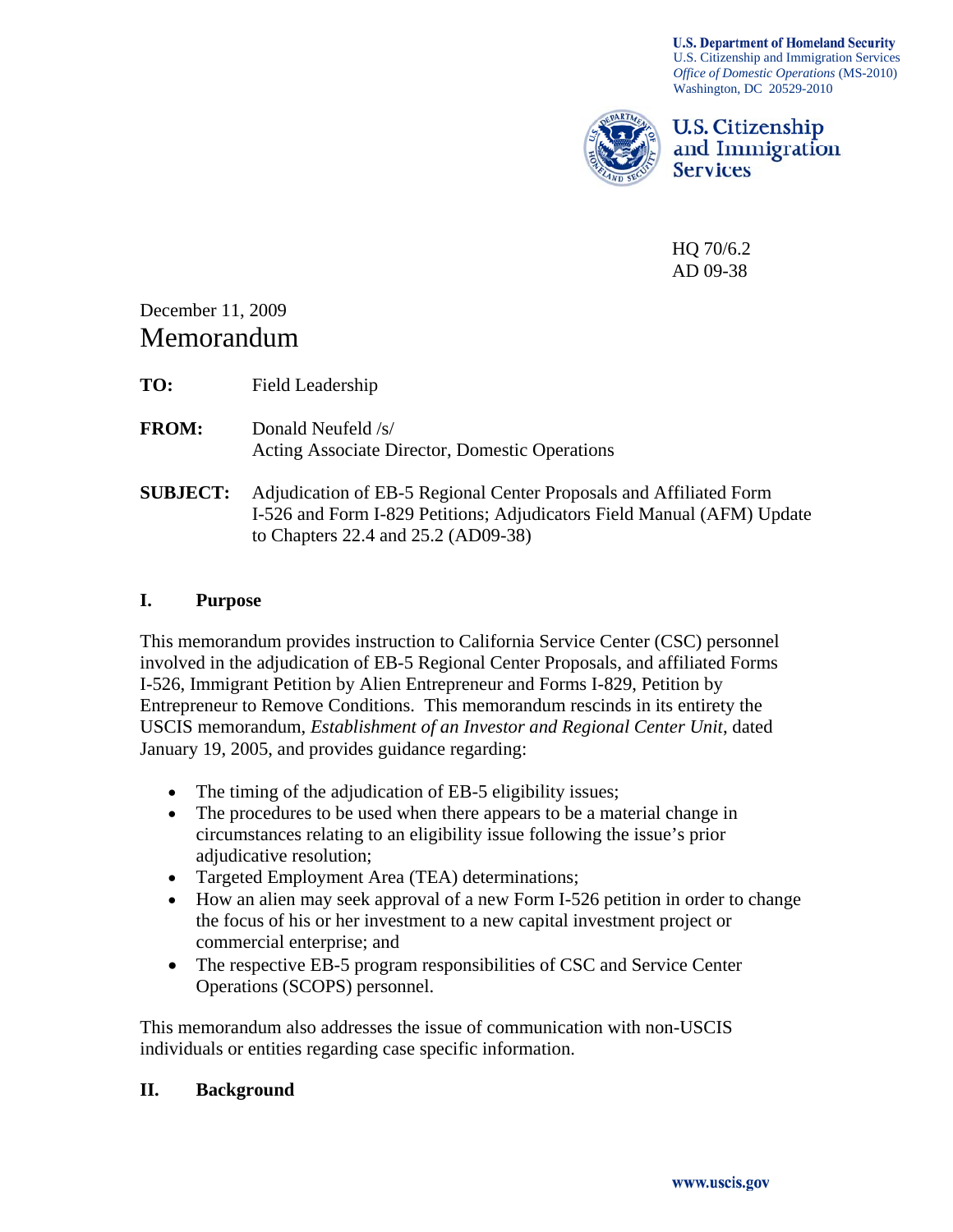1990 under  $\S 203(b)(5)$  of the Immigration and Nationality Act (INA) to stimulate the investors have the opportunity to obtain lawful permanent residence in the United States for themselves, their spouses, and their minor unmarried children by making a certain level of capital investments and associated job creation or preservation. The Immigrant Investor Program, also known as "EB-5", was created by Congress in U.S. economy through job creation and capital investment by alien investors. Alien

located within the United States. The new commercial enterprise must create or preserve job creation requirements of the program through the creation of either direct or indirect Program may only satisfy the job creation requirements through the creation of direct jobs. There are two distinct EB-5 pathways for an alien investor to gain lawful permanent residence, the Basic Program and the Regional Center Pilot Program. Both programs require that the alien investor make a capital investment of either \$500,000 or \$1,000,000 (depending on whether the investment is in a TEA or not) in a new commercial enterprise 10 full-time jobs for qualifying U.S. workers within two years of the alien investor's admission to the United States as a Conditional Permanent Resident  $(CPR)$ .<sup>[1](#page-1-0)</sup> When making an investment in a new commercial enterprise affiliated with a USCIS-designated regional center under the Regional Center Pilot Program, an alien investor may satisfy the jobs. Notably, an alien investing in a new commercial enterprise under the Basic

Note: *Direct jobs* are those jobs that establish an employer-employee relationship between the newly established commercial enterprise and the persons that they employ.

- Section 610 of Pub. L. 102-395, as amended by [section](http://www.uscis.gov/propub/template.htm?view=document&doc_action=sethitdoc&doc_hit=1&doc_searchcontext=jump&s_context=jump&s_action=newSearch&s_method=applyFilter&s_fieldSearch=nxthomecollectionid|publaw&s_fieldSearch=foliodestination|pl106396iv402a&s_type=all&hash=0-0-0-0) 116(a)(l) of Pub. L. 105-119 and section [402\(a\) of Pub. L. 106-396;](http://www.uscis.gov/propub/template.htm?view=document&doc_action=sethitdoc&doc_hit=1&doc_searchcontext=jump&s_context=jump&s_action=newSearch&s_method=applyFilter&s_fieldSearch=nxthomecollectionid|publaw&s_fieldSearch=foliodestination|pl106396iv402a&s_type=all&hash=0-0-0-0)
- Section 4 of Pub. L. 108-156, relating to the Regional Center Pilot Program; and
- Sections 11031-11034 of the 21st Century Department of Justice Appropriations Authorization Act, Pub. L. 107-273, relating to certain aliens with conditional resident status who filed I-829 petitions before November 2, 2002.

The regulatory framework for the EB-5 program can be found at 8 CFR 204.6 and 8 CFR 216.6.

There are also four EB-5 precedent decisions:

 $\overline{a}$ 

- *Matter of Soffici*, 22 I&N Dec. 158 (BIA 1998);
- *Matter of Izummi*, 22 I&N Dec. 169 (BIA 1998). **Note:** Pub. L. 107-273 eliminated the requirement set forth in *Izummi* that, in order for a petitioner to be considered to have "created" an original business, he or she must have had a hand in its actual creation. Under the new law, an alien may invest in an existing business at any time following its creation, provided he or she meets all other requirements of the regulations;
- *Matter of Hsiung*, 22 I&N, Dec. 201 (BIA 1998); and
- *Matter of Ho*, 22 I&N Dec. 206 (BIA 1998).

<span id="page-1-0"></span><sup>&</sup>lt;sup>1</sup> The statutory framework for the EB-5 program can be found at INA sections  $203(b)(5)$  and  $216A$ , which were modified by: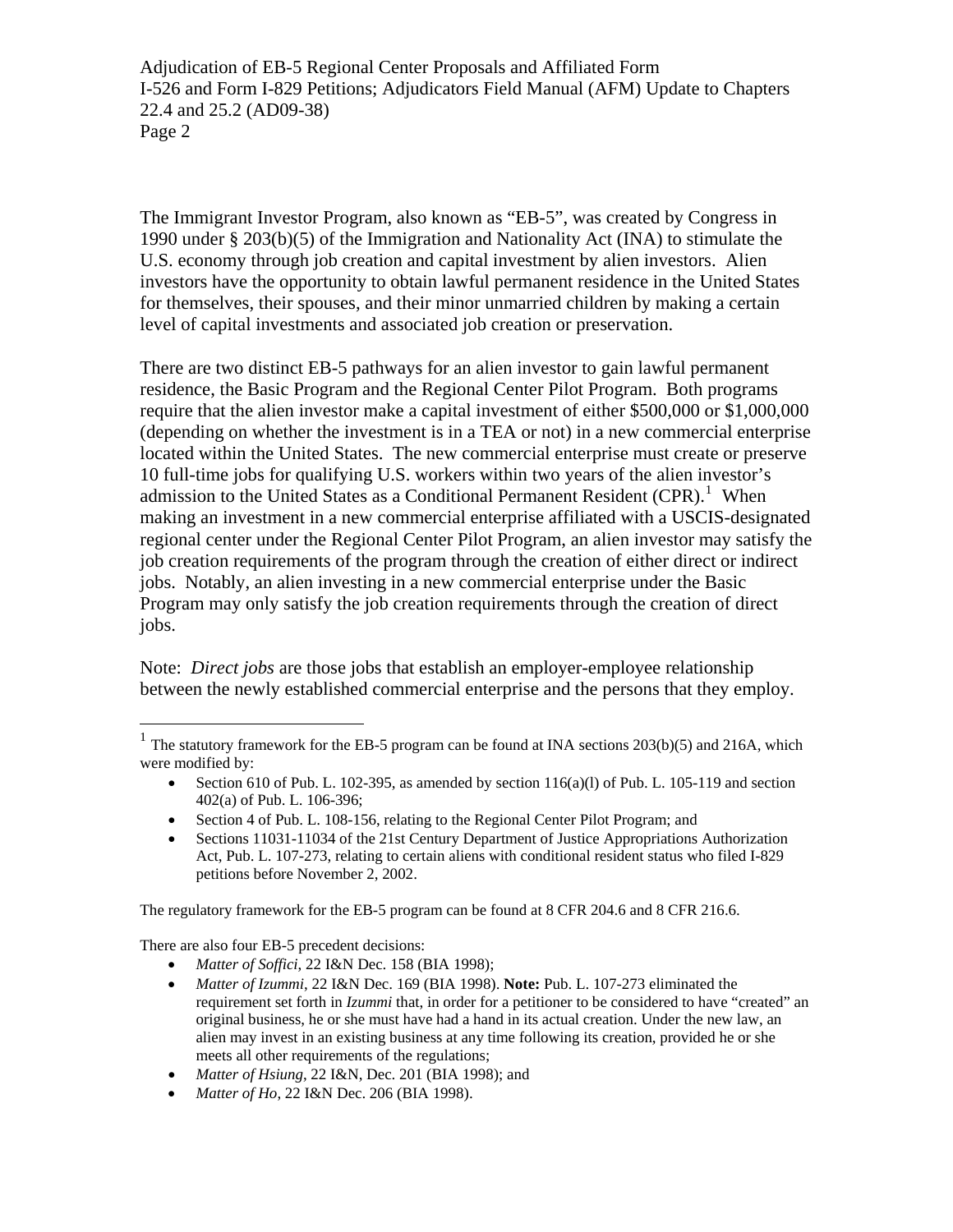commercial enterprise. For example, indirect jobs include employees of the producers of as induced jobs. *Induced jobs* are those jobs created when direct and indirect employees go out and spend their increased incomes on consumer goods and services. *Indirect jobs* are the jobs held by persons who work outside the newly established materials, equipment, and services that are used by the commercial enterprise. There is also a sub-set of indirect jobs that are calculated using economic models that are known

Under the Regional Center Pilot Program, an individual or entity must file a Regional is defined as any economic unit, public or private, engaged in the promotion of economic investment. The Regional Center Proposal must provide a framework within which individual alien investors affiliated with the regional center can satisfy the EB-5 eligibility requirement and create qualifying EB-5 jobs. Center Proposal<sup>[2](#page-2-0)</sup> with the CSC to request USCIS approval of the proposal and designation of the entity that filed the proposal as a regional center. A "Regional Center" growth, improved regional productivity, job creation and increased domestic capital

so that USCIS may determine if they are in compliance with established EB-5 eligibility requirements. Providing these documents may facilitate the adjudication of the related alien investor's capital investment, then the alien investor's capital investment will not be program as the end result will most likely be the denial of the individual alien investor's Form I-526 petition. The Regional Center Proposal may also include copies of the commercial enterprise's organizational documents, capital investment offering memoranda, and transfer of capital mechanisms for the transfer of the alien investor's capital into the job creating enterprise I-526 petitions by identifying any issues that could pose problems when USCIS is adjudicating the actual petitions. For example, if a new commercial enterprise's limited partnership (LP) agreement contains a redemption clause guaranteeing the return of the a qualifying "at-risk" investment for EB-5 purposes. Likewise, if the LP agreement requires the payment of fees from the alien investor's capital investment of \$1,000,000 (or \$500,000 if in a TEA) to such extent that the investment will be eroded below the qualifying level, preventing the full infusion of sufficient capital into the job creating enterprise, then the alien investor's capital investment will not meet the required EB-5 level of investment. The approval of a Regional Center Proposal containing defects such as these is not in the best interest of the prospective regional center or the USCIS EB-5

Any individual Form I-526 and Form I-829 petitions claiming new commercial enterprise must be denied if they are filed prior to the approval of the Regional Center Proposal. affiliation with a regional center and thus EB-5 eligibility based on indirect job creation

 $\overline{a}$ 

<span id="page-2-0"></span> $2^2$  USCIS is developing a Regional Center Proposal form through the standard Office of Management and Budget (OMB) form development process. The new form will require the submission of a filing fee for the filing of an initial Regional Center Proposal and for Proposal Amendments that are filed subsequent to the initial approval and designation of the regional center. There is no filing fee for the submission of Regional Center Proposals and Proposal Amendments at the present time.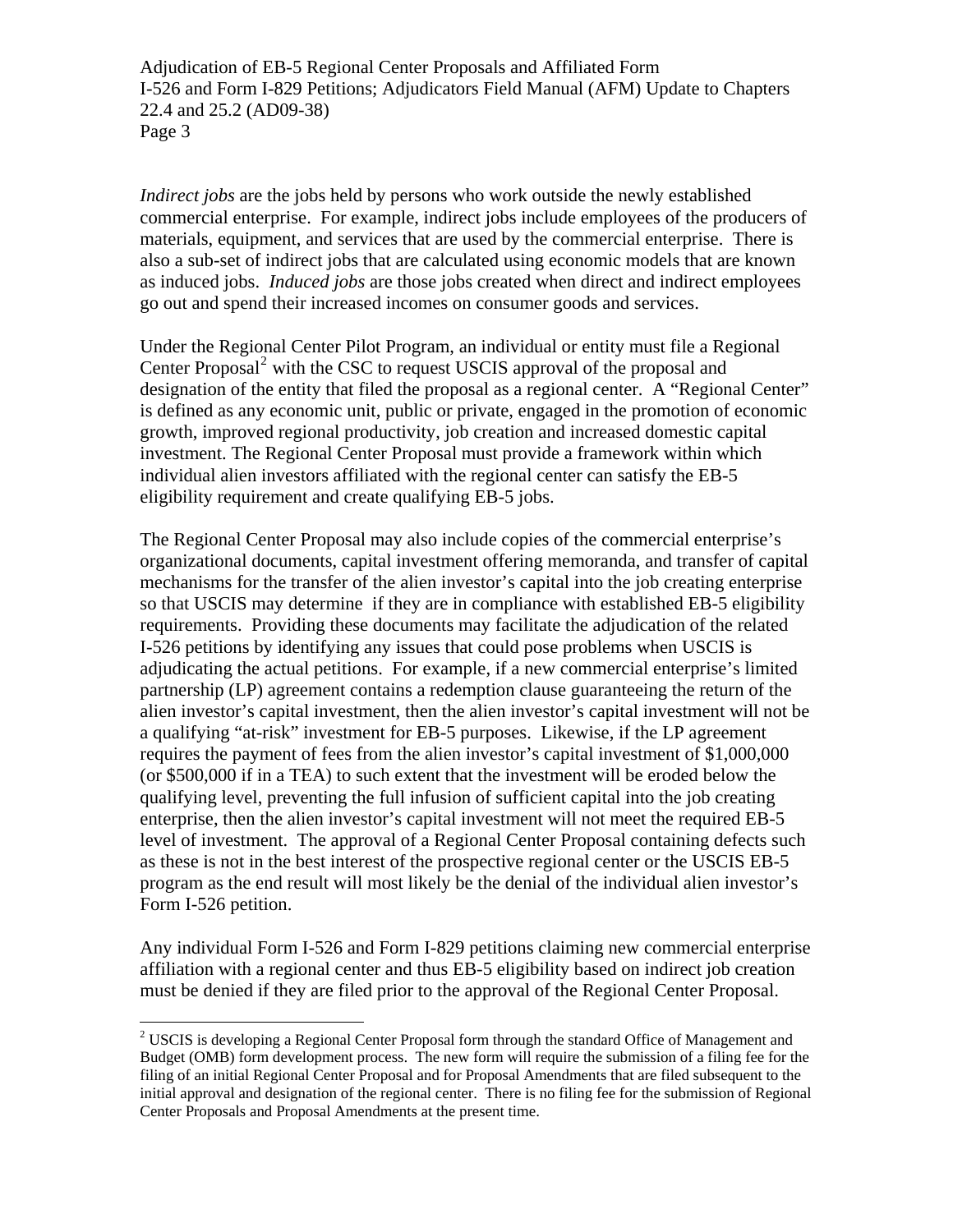his or her admission to the United States or adjustment of status as a CPR. The Form program have been met by the alien investor in order for the conditions on his or her permanent residence to be removed. Each alien investor must file an individual Form I-526 petition to establish his or her eligibility for classification as an EB-5 alien investor under either the Basic Program or the Regional Center Pilot Program. If the Form I-526 petition is approved, then the alien must file a Form I-485, Application to Register Permanent Residence or Adjust Status, to adjust status in the United States, or apply for an immigrant visa abroad, in order to obtain CPR status. The alien investor must file a Form I-829 petition within the 90-day period immediately preceding the two-year anniversary of I-829 petition must demonstrate that all of the terms and conditions of the EB-5

#### **I. Rationale for Updated Field Guidance II**

## A. Streamlining EB-5 Case Processing.

processes. Distinct EB-5 eligibility requirements must be met at each stage of the EB-5 be relied upon in later proceedings where, for example, the underlying facts upon which a misrepresentation in the record of proceeding, or the previously favorable decision is determined to be legally deficient. USCIS wishes to streamline the Regional Center Proposal and EB-5 petitioning immigration process. If USCIS evaluates and approves certain aspects of an EB-5 investment, that favorable determination should generally be given deference at a subsequent stage in the EB-5 process. However, a previously favorable decision may not favorable decision was made have materially changed, there is evidence of fraud or

USCIS is aware that there are times when Immigration Service Officers (ISOs) question aware that some designated regional centers have subsequently made material alterations the organizational documentation, the transfer of capital mechanisms, or other aspects of the new commercial enterprise after approval of the regional center proposal. This and it appeared that the new commercial enterprise would no longer comply with EB-5 Program requirements. whether a previously established EB-5 eligibility requirement has been met at a later stage in the process even though the facts of the case have not changed. USCIS is also to documentation initially provided in support of the regional center proposal. For example, there have been cases where a regional center has made significant changes to documentation was changed to such a degree that it no longer resembled the documentation upon which USCIS based the approval of the Regional Center Proposal,

In some instances, the adjudication of EB-5 petitions has been prolonged due to the issuance of requests for evidence (RFEs) that inappropriately seek to revalidate previously favorable determinations. Likewise, the finalization of EB-5 petitions have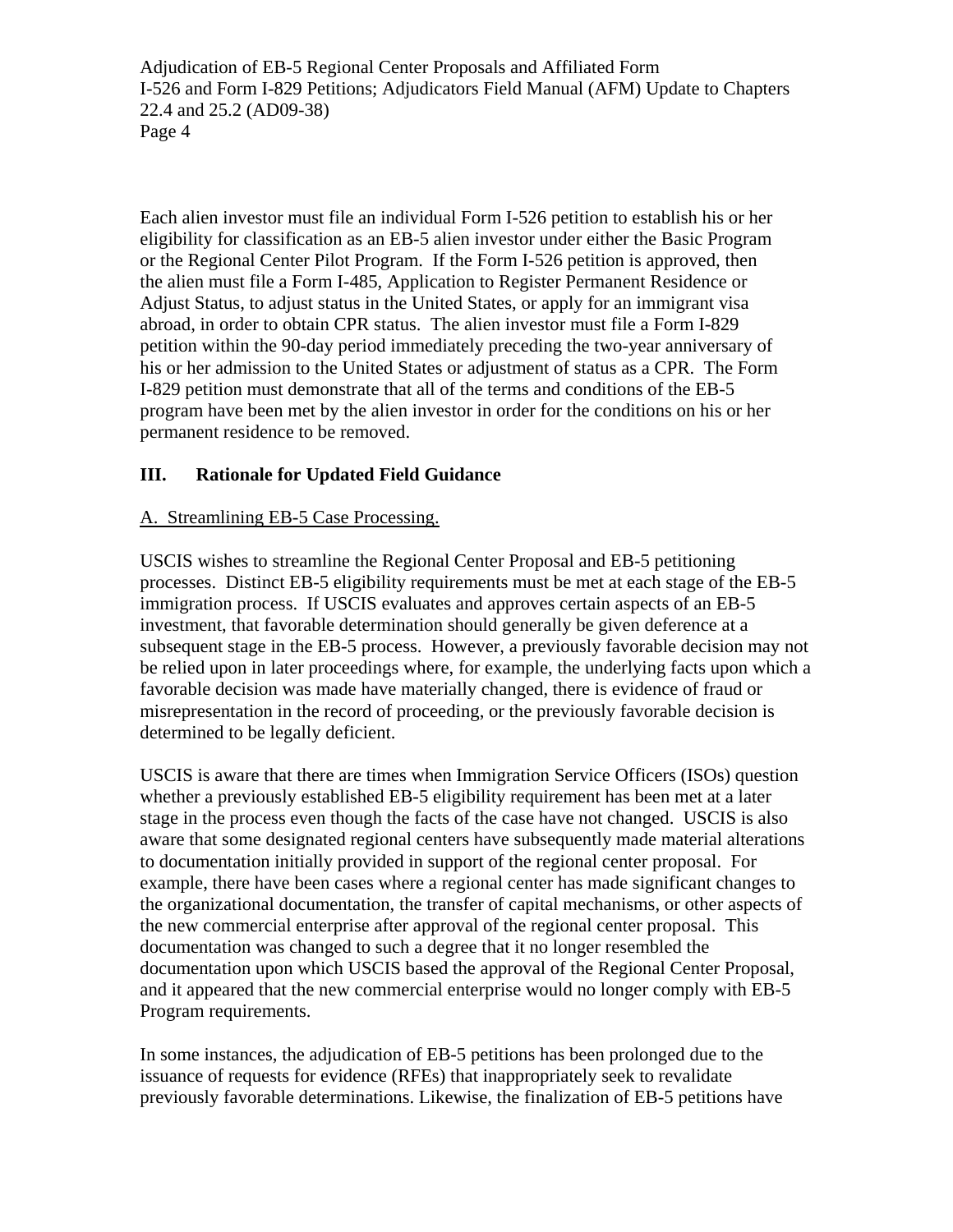been delayed due to the material alteration of documentation vetted during the Regional Center Proposal Process, requiring that previously decided issues be re-adjudicated petitions.<sup>[3](#page-4-0)</sup> Information provided in support of EB-5 petitions may also prompt USCIS to designation under  $8 \text{ CFR } 204.6 \text{ (m)}(6)$  if the regional center is shown to be operating in a manner not in accordance with section §610(a) of Public Law 102-395. within the EB-5 petitioning processes. This has prompted USCIS to deny EB-5 reopen a Regional Center Proposal and ultimately terminate the regional center

adjudicative issues to be resolved at each stage of the Regional Center Proposal and EB-5 and thus can generally be favorably acted upon if submitted unaltered in support of an actual Form I-526 petition. In light of the above, USCIS is incorporating guidance into the AFM that highlights the petitioning processes. In addition, the guidance outlines the factors that should be in place in order to revisit previously approved EB-5 eligibility requirements at a later stage in the process. USCIS is also adding guidance into the AFM update that explains how a regional center may provide an exemplar Form I-526 with the supporting documentation required by 8 CFR 204.6 in order to determine if the documentation is EB-5 compliant,

## B. Changes in Form I-526 Business Plans.

circumstances cast doubt on the achievement of the requisite job creation as outlined in period of conditional residence. The statutory structure of the EB-5 program and relevant precedent decisions limit an alien entrepreneur's options when a planned investment petition stage whether the requisite capital investment has been sustained throughout the alien's two year period of conditional residency and that at least ten jobs have been or to delay the filing or adjudication of Form I-829 petitions beyond the timeframes outlined in INA section  $216A(d)(2)$  and  $8$  CFR  $216.6(a)$  and (c). USCIS is aware that some EB-5 aliens may encounter difficulties when unforeseen an approved Form I-526 petition. This may occur when the job creating capital investment project or commercial enterprise that was relied upon for the approval of the Form I-526 petition fails, or otherwise cannot be completed, within the alien's two-year project fails. The capital investment project identified in the business plan in the approved Form I-526 petition must serve as the basis for determining at the Form I-829 will be created within a reasonable period of time as a result of the alien's capital investment.<sup>[4](#page-4-1)</sup> The business plan in the Form I-526 petition may not be materially changed after the petition has been filed.<sup>[5](#page-4-2)</sup> In addition, USCIS may not act favorably on requests

1

<span id="page-4-0"></span> $3$  EB-5 petitioners must establish eligibility as of the date of filing of the petition. See 8 CFR 103.2(b)(1), (12); *Matter of Katigbak*, 14 I&N Dec. at 49. Note also that a petitioner may not make material changes to a petition that has already been filed in an effort to make an apparently deficient petition conform to USCIS requirements. *Matter of Izummi*, 22 I&N Dec. at 175. 4

<span id="page-4-2"></span><span id="page-4-1"></span> $4$  See 8 CFR 216.6(c).

<sup>&</sup>lt;sup>5</sup> See *Matter of Izummi*, 22 I&N Dec. 169 (BIA 1998) and 8 CFR 103.2(b).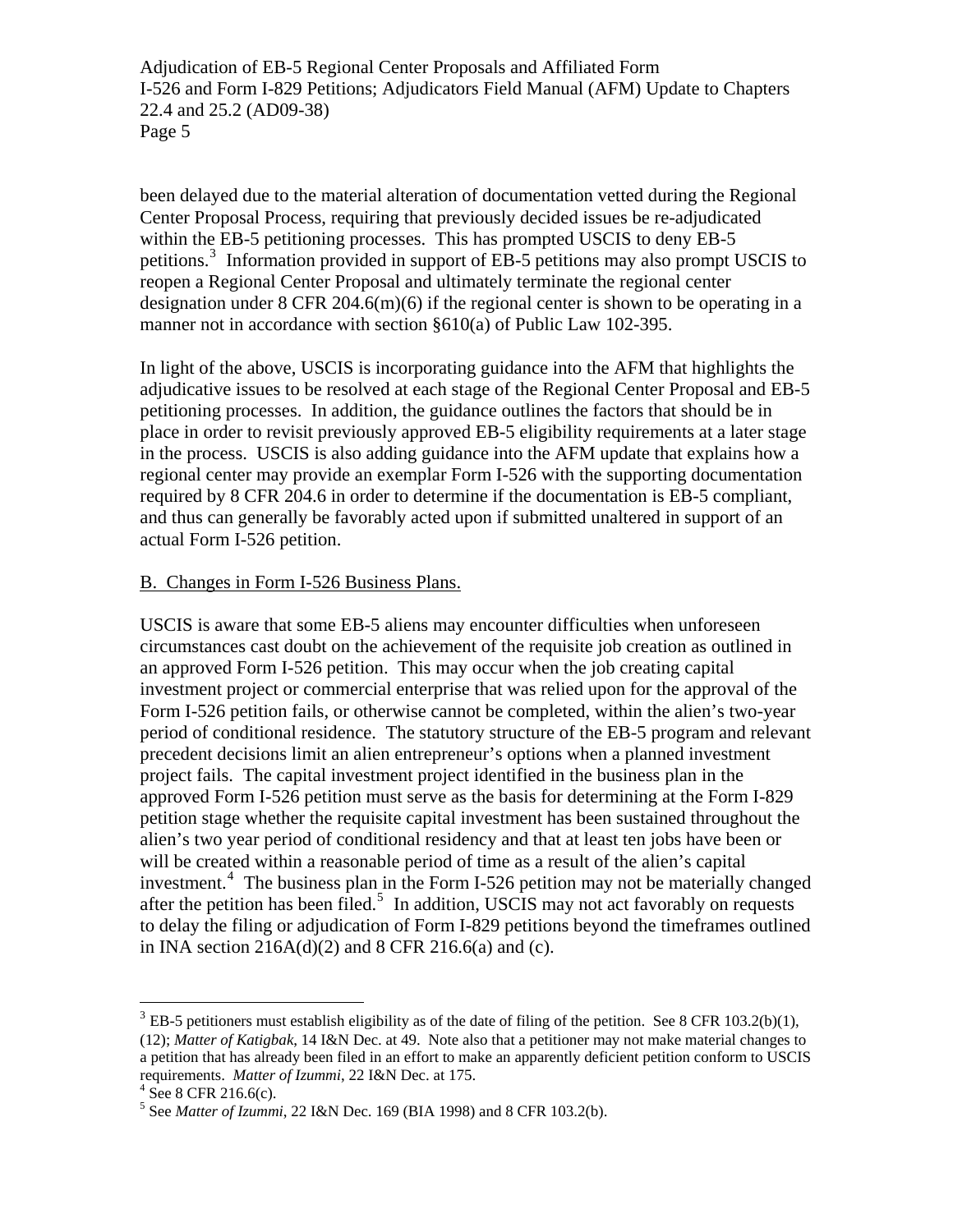As a result, USCIS is incorporating guidance into the AFM outlining the procedures for an ISO to follow when adjudicating:

- A new Form I-526 petition seeking to change the capital investment and job creation scheme outlined in an alien's previously filed Form I-526 petition; and
- If such new Form I-526 petition is approved, a Form I-485 application requesting re-adjustment of status.

## C. Communication with EB-5 External Stakeholders.

It is critically important that all USCIS staff involved in the EB-5 Program understand that any case-specific communication with non-agency stakeholders may not be considered in the adjudication of an application or petition unless it is included in the record of proceeding of the case. USCIS may only provide information about specific cases to:

- The affected party in the proceeding; and
- The representative of the affected party, if any, who is identified on a properly executed Form G-28.<sup>[6](#page-5-0)</sup> The agency will only recognize one attorney of record at a time as reflected in the most current Form G-28 available in the record.<sup>[7](#page-5-1)</sup>

If USCIS receives evidence about a specific case from anyone other than an affected party or his or her representative, such information is not part of the record of proceeding and cannot be considered in adjudicative proceedings, unless the affected party has been given notice of such evidence and, if such evidence is derogatory, he or she has been given an opportunity to respond to the evidence as required in 8 CFR 103.2(b)(16). Note that the opinion of a USCIS official outside of the adjudicative process is not binding and no USCIS officer has the authority to pre-adjudicate a Regional Center Proposal or an EB-5 petition. *Matter of Izummi*, 22 I&N Dec. at 196.

In light of the above, USCIS staff is directed to include in the record of proceeding copies of all case-specific written communication with external stakeholders involving receipt of information relating to specific EB-5 Regional Center Proposals or individual petitions pending on or after the date of this memorandum. In the very limited instances where oral communication takes place between USCIS staff and external stakeholders regarding specific EB-5 cases, the conversation must either be recorded, or detailed minutes of the session must be taken and included in the record of proceeding. As provided above, if the documentary or oral evidence was not provided by the affected party or his or her representative, the party must be notified of the evidence.

<span id="page-5-0"></span><sup>1</sup> <sup>6</sup> See 8 CFR 103.3(a)(iii)(B), 103.2(a)(3). See also sections §§551(14) and 557(d) of the Administrative Procedures Act (APA).

<span id="page-5-1"></span><sup>&</sup>lt;sup>7</sup> See 8 CFR 292.4(a) providing for substitution of counsel via subsequent execution and submission of a new G-28. See also 8 CFR 292.5(a) and (b),  $103.2(a)(3)$ , and  $103.2(b)(11)$ , all of which refer to a singular "attorney" or "representative" permitted to represent the petitioner or applicant.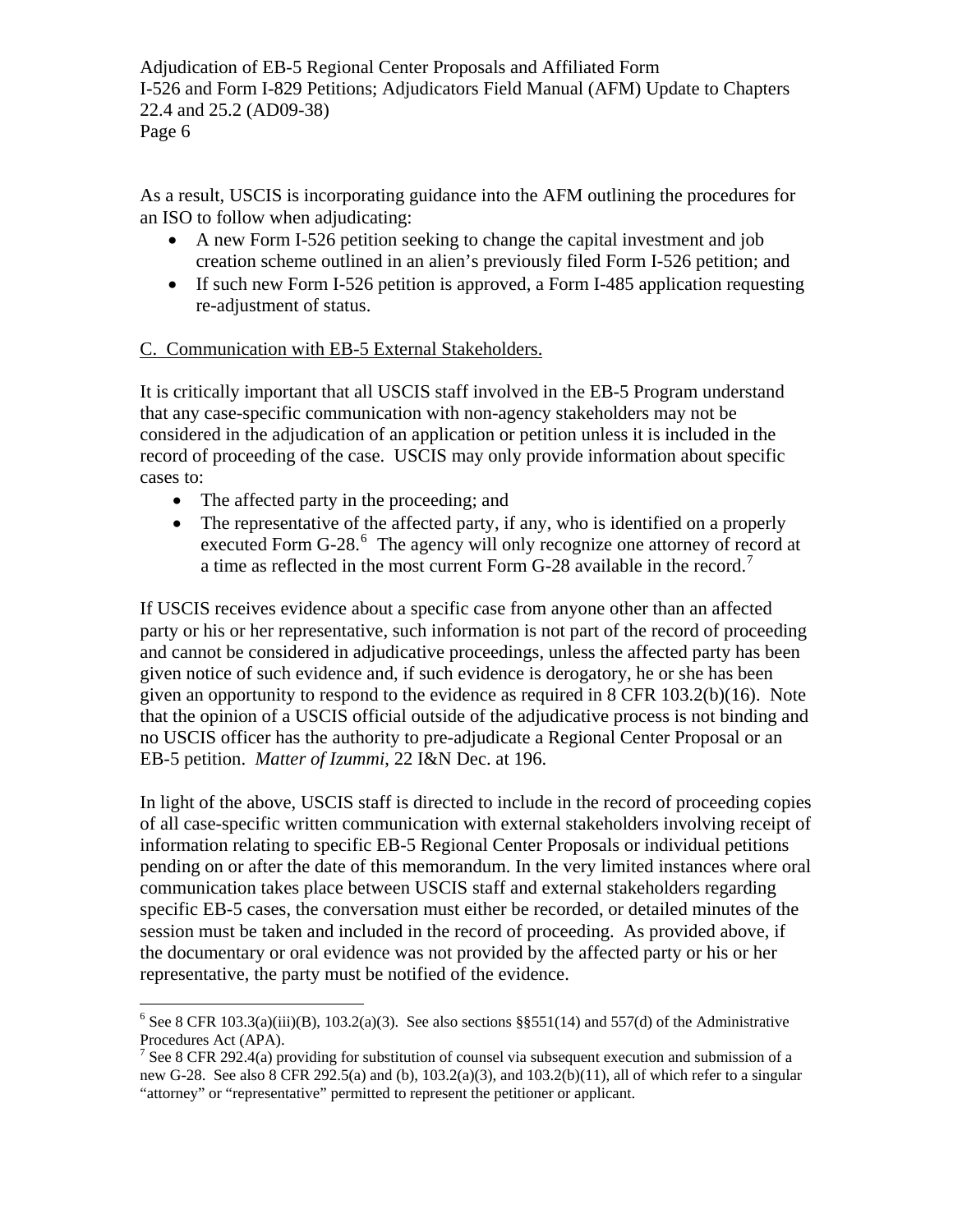The EB-5 program maintains an e-mail account at

[USCIS.ImmigrantInvestorProgram@dhs.gov](mailto:USCIS.ImmigrantInvestorProgram@dhs.gov) for external stakeholders to use when seeking general EB-5 program information, inquiring about the status of pending cases, or requesting the expedite of a pending EB-5 case. USCIS personnel are instructed to direct all case-specific and general EB-5 related communications with external stakeholders through this email account, or through other established communication channels, such as the National Customer Service Center (NCSC), or the USCIS Office of Public Engagement.

USCIS believes that transparency in the administration of this program is critical to its success. USCIS is aware that some external stakeholders routinely contact SCOPS HQ personnel with questions regarding general EB-5 eligibility issues. SCOPS HQ has routinely responded directly to the external stakeholders in accordance with the EB-5 oversight authority delegated to the Investor and Regional Center Unit in the USCIS memorandum, *Establishment of an Investor and Regional Center Unit*, dated January 19, 2005. Unfortunately this method of communication is very resource intensive and only serves to inform the external stakeholders who contact SCOPS HQ. USCIS is formally rescinding the January 19, 2005, memo. SCOPS HQ will no longer respond to questions from external stakeholders regarding EB-5 eligibility issues that have not been vetted through the National Customer Service Center at (800) 375-5283, the EB-5 email account at [USCIS.ImmigrantInvestorProgram@dhs.gov,](mailto:USCIS.ImmigrantInvestorProgram@dhs.gov) or are raised through other established USCIS communication channels.

EB-5 eligibility issues that are raised through the EB-5 email account will be reviewed by the CSC EB-5 staff who will:

• Respond to those that involve routine EB-5 questions; and

• Raise issues involving novel adjudicative questions to SCOPS HQ personnel. SCOPS HQ will publish EB-5 FAQs and in some cases, policy memoranda, on the USCIS website to address novel adjudicative issues raised by external stakeholders. This method of communication will promote transparency and the free flow of EB-5 related information in a manner that makes all EB-5 external stakeholders privy to the information, not just a select few.

# **IV. Field Guidance**

USCIS EB-5 program staff are directed to follow the guidance provided in this memorandum in the adjudication of all Regional Center Proposals and EB-5 petitions pending or filed as of the date of this memo.

# **V. AFM Update**

The Adjudicator's Field Manual is revised as follows: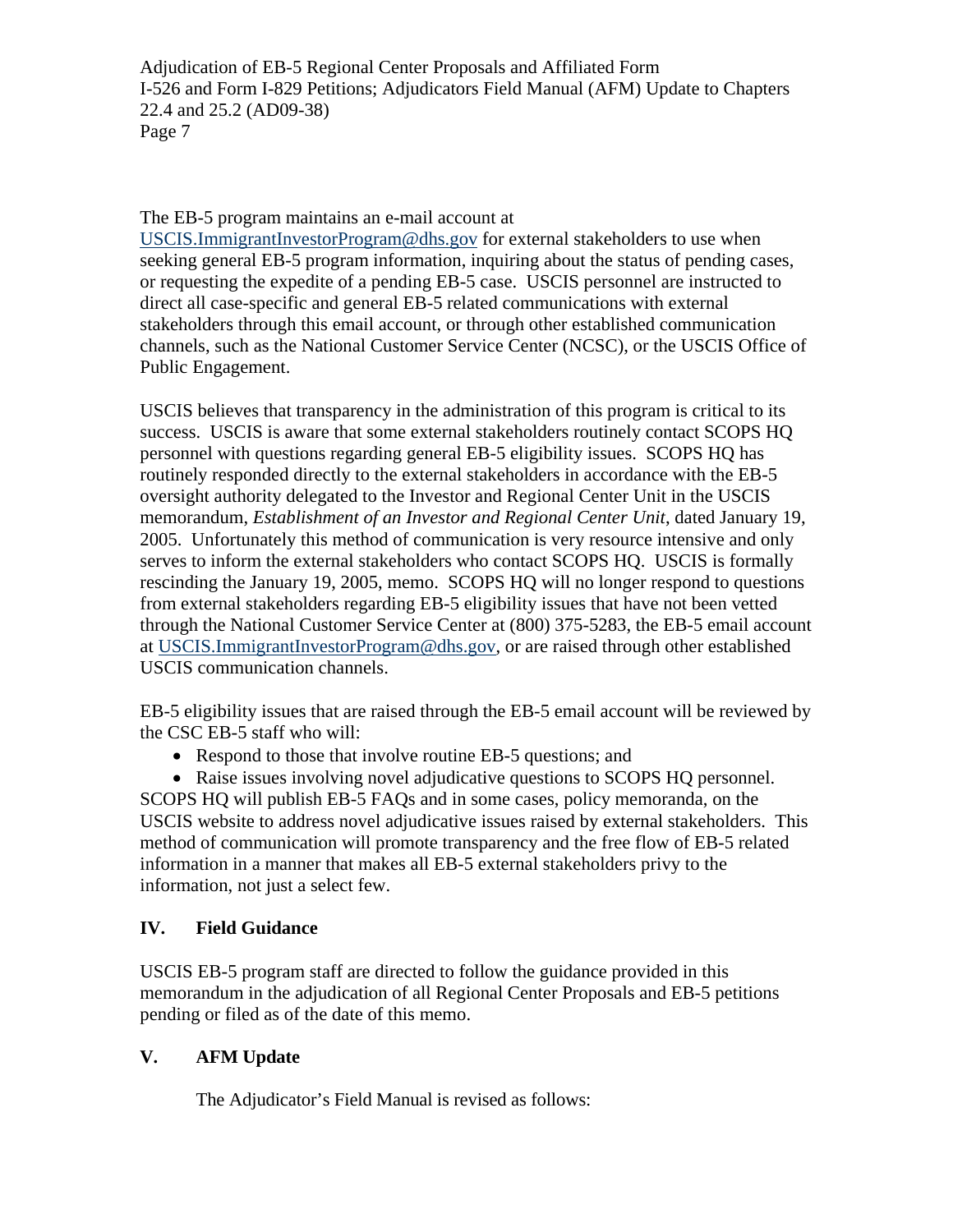- 1. Chapter 22.4(a)(2) of the AFM is revised to read as follows:
	- (2) Regional Center Pilot Program.

(A) Program Overview. The Regional Center Pilot Program was first instituted in 1992. Three thousand of the 10,000 total available EB-5 visas are set aside for aliens who invest in a USCIS designated "regional center" in the United States organized "for the promotion of economic growth, including improved regional productivity, job creation, and increased domestic capital investment." Section 610 of Pub. L. 102-395, as amended by [section 116\(a\)\(l\) of Pub. L. 105-119 a](http://www.uscis.gov/propub/template.htm?view=document&doc_action=sethitdoc&doc_hit=1&doc_searchcontext=jump&s_context=jump&s_action=newSearch&s_method=applyFilter&s_fieldSearch=nxthomecollectionid|publaw&s_fieldSearch=foliodestination|pl105119i116a1&s_type=all&hash=0-0-0-0)nd section 402(a) of Pub. L. 106-396.

An alien investing in a new commercial enterprise affiliated with and located in a regional center is not required to demonstrate that the new commercial enterprise itself directly employs ten U.S. workers; a showing of indirect job creation and improved regional productivity will suffice. Implementing regulations for the Pilot Program are found at [8 CFR](http://www.uscis.gov/propub/template.htm?view=document&doc_action=sethitdoc&doc_hit=1&doc_searchcontext=jump&s_context=jump&s_action=newSearch&s_method=applyFilter&s_fieldSearch=nxthomecollectionid|slb&s_fieldSearch=foliodestination|8cfrsec2046m&s_type=all&hash=0-0-0-11179)  [204.6\(m\)](http://www.uscis.gov/propub/template.htm?view=document&doc_action=sethitdoc&doc_hit=1&doc_searchcontext=jump&s_context=jump&s_action=newSearch&s_method=applyFilter&s_fieldSearch=nxthomecollectionid|slb&s_fieldSearch=foliodestination|8cfrsec2046m&s_type=all&hash=0-0-0-11179).

Note: *Direct jobs* are those jobs that establish an employer-employee relationship between the commercial enterprise and the persons that they employ. Regional centers typically use the RIMS II or IMPLAN economic models to determine the number of indirect jobs that will be created through investments in the regional center's investment projects. *Indirect jobs* are the jobs held by persons who work for the producers of materials, equipment, and services that are used in a commercial enterprise's capital investment project, but who are not directly employed by the commercial enterprise, such as steel producers or outside firms that provide accounting services. There is a sub-set of indirect jobs that are calculated using economic models that are known as induced jobs. *Induced jobs* are those jobs created when direct and indirect employees go out and spend their increased incomes on consumer goods and services.

A Regional Center Proposal must be filed with the CSC to request USCIS approval of the proposal and designation of the entity that filed the proposal as a regional center. A "Regional Center" is defined as any economic unit, public or private, engaged in the promotion of economic growth, improved regional productivity, job creation and increased domestic capital investment. The Regional Center Proposal must demonstrate that capital investments made by individual alien investors within the geographic area of the regional center will satisfy the EB-5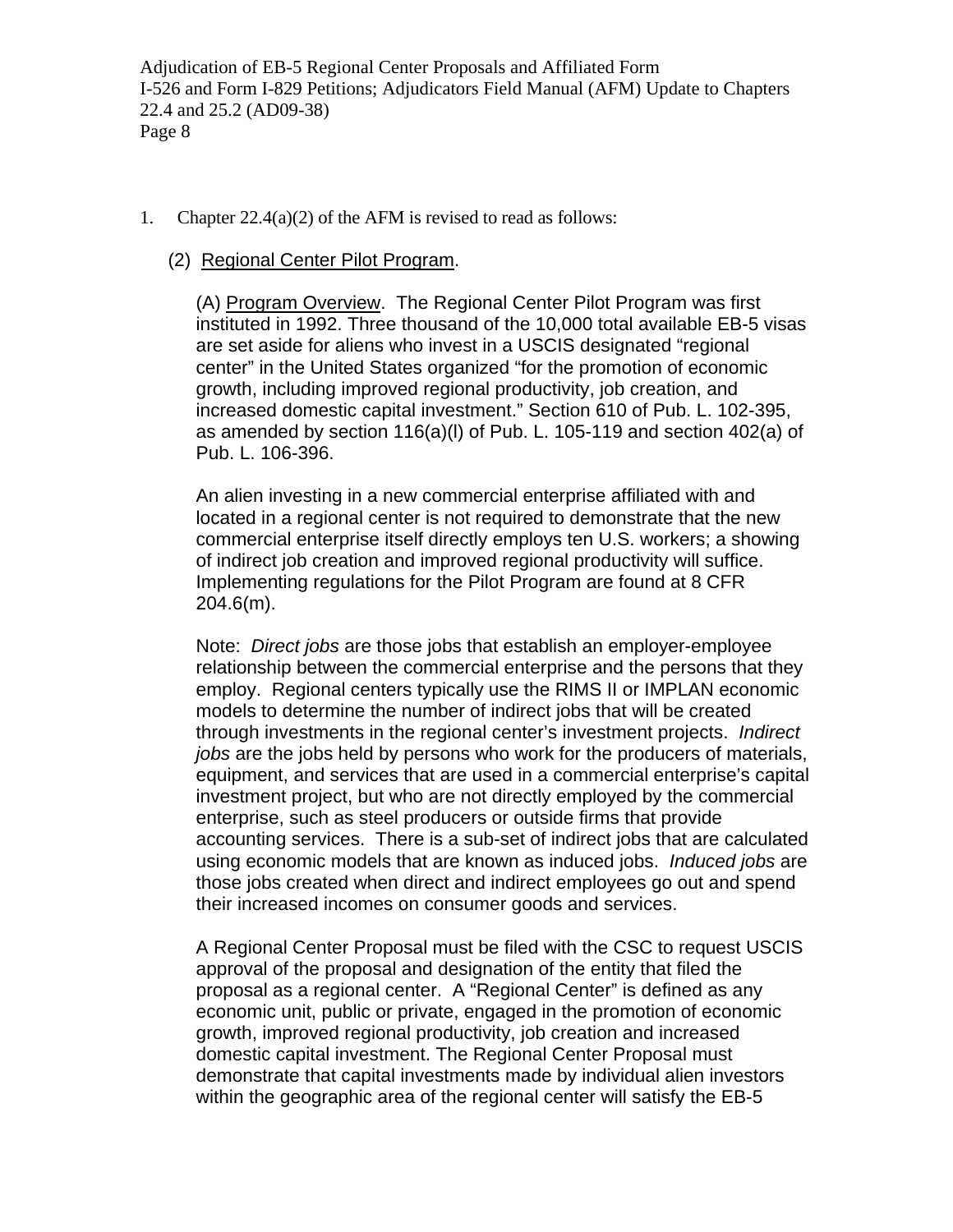eligibility requirements in order to create qualifying EB-5 jobs. The Regional Center Proposal should also demonstrate that the new commercial enterprise's organizational documents, capital investment offering memoranda, and transfer of capital mechanisms for the transfer of the alien investor's capital into the job creating enterprise are in compliance with established EB-5 eligibility requirements.

(B) Regional Center Proposal EB-5 Eligibility Requirements. Regional Center Proposals must demonstrate the following EB-5 eligibility requirements in order to be approved:

(i) A clearly identified, contiguous geographical area for the regional center. If the regional center proposal bases its predictions regarding the number of direct or indirect jobs that will be created through EB-5 investments in the regional center, in whole or in part, by offering investment opportunities to EB-5 investors with the reduced \$500,000 threshold, then the Targeted Employment Areas (TEAs), Rural Areas (areas with populations under 20,000 people) and areas of high unemployment (areas with unemployment rates 150% or more of the national rate), should be identified. Note: An alien filing a regional center affiliated Form I-526 must still establish that the investment will be made in a TEA at the time of filing of the alien's Form I-526 petition, or at the time of the investment, whichever occurs first, to qualify for the reduced \$500,000 capital investment threshold.

(ii) A detailed description of how EB-5 capital investment within the geographic area of the regional center will create qualifying EB-5 jobs, either directly or indirectly. This analysis must be supported by economically and statistically valid forecasting tools, including, but not limited to, feasibility studies, analyses of foreign and domestic markets for the goods or services to be exported [if any], and/or multiplier tables.

(iii) A detailed prediction of the proposed regional center's predicted impact regionally or nationally on household earnings, greater demand for business services, utilities, maintenance and repair, and construction both within and outside of the geographic area of the proposed Regional Center.

(iv) A description of the plans to administer, oversee, and manage the proposed Regional Center, including but not limited to how the regional center will: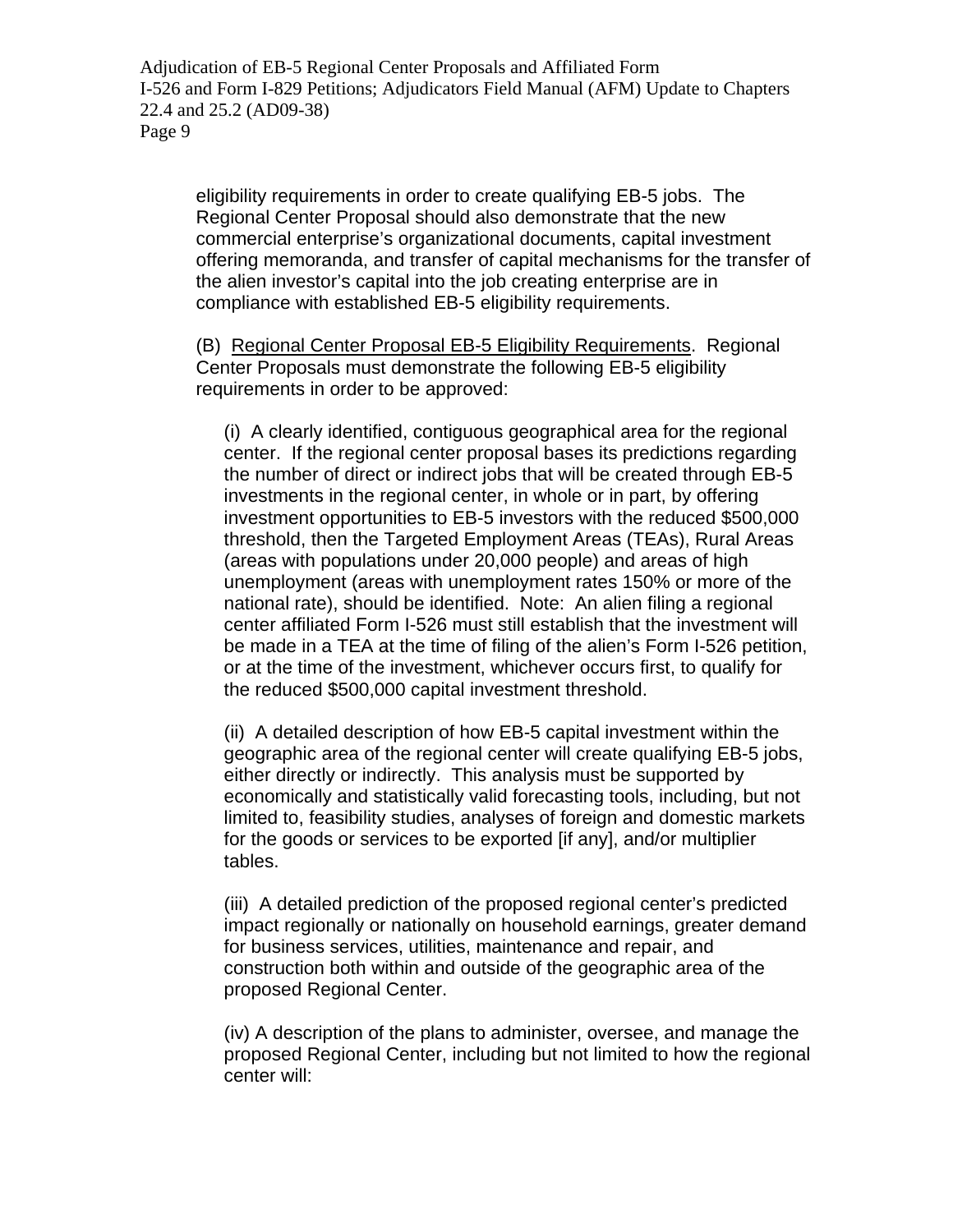- Be promoted to attract EB-5 alien investors, including a description of the budget for the promotional activity;
- Identify, assess and evaluate proposed immigrant investor projects and enterprises;
- Structure its investment capital, e.g., whether the investment capital to be sought will consist solely of alien investor capital or a combination of alien investor capital and domestic capital, and how the distribution of the investment capital will be structured, e.g. loans to developers, venture capital, etc.; and
- Oversee all investment activities affiliated with, through or under the sponsorship of the proposed Regional Center.

(C) The Regional Center Proposal may also include an "exemplar" Form I-526 petition that contains copies of the commercial enterprise's organizational documents, capital investment offering memoranda, and transfer of capital mechanisms for the transfer of the alien investor's capital into the job creating enterprise. USCIS will review the documentation to determine if they are in compliance with established EB-5 eligibility requirements. Providing these documents may facilitate the adjudication of the related I-526 petitions by identifying any issues that could pose problems when USCIS is adjudicating the actual petitions. For example, if a new commercial enterprise's limited partnership (LP) agreement contains a buy-back agreement (i.e. a redemption clause guaranteeing the return of the alien investor's capital investment), then the alien investor's capital investment will not be a qualifying "at-risk" investment for EB-5 purposes. Likewise, if the LP agreement requires the payment of fees from the alien investor's capital investment of \$1,000,000 or \$500,000, respectively, to the extent that the investment will be eroded below the qualifying level, preventing the full infusion of the capital into the job creating enterprise, then the alien investor's capital investment will not meet the required EB-5 level of investment. The approval of a Regional Center Proposal containing defects such as these is not in the best interest of the prospective regional center or the USCIS EB-5 program as the end result will most likely be the denial of the individual alien investor's Form I-526 petition.

Any individual Form I-526 and Form I-829 petitions claiming new commercial enterprise affiliation with a regional center and thus EB-5 eligibility based on indirect job creation must be denied if they are filed prior to the approval of the regional center's Regional Center Proposal.

(D) Regional Center Proposal and Amendment Request Processing. There are two general workflows for the adjudication of Regional Center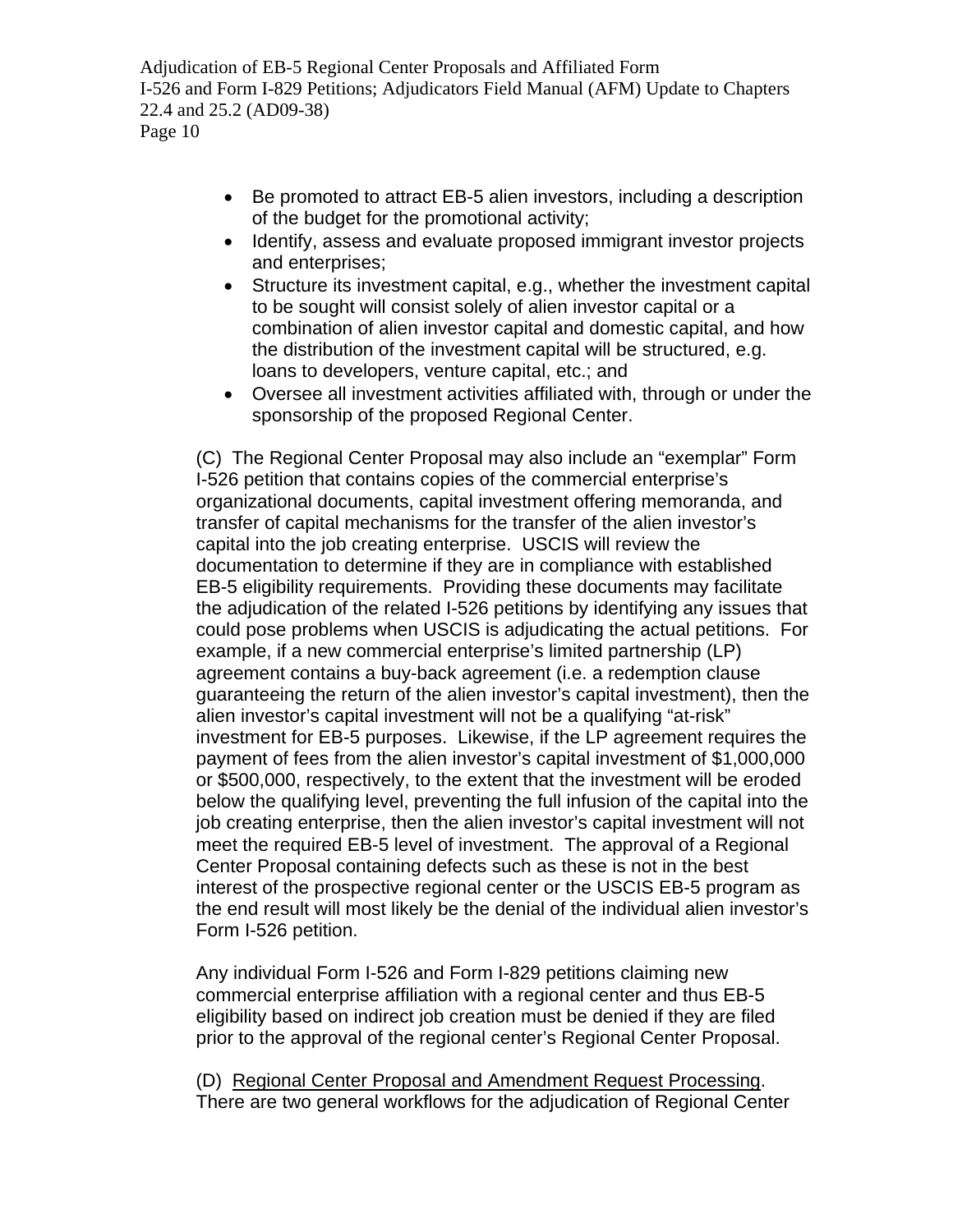Proposals, one for Initial Regional Center Proposals and one for Regional Center Amendment requests. ISOs adjudicate cases within these workflows in "first in, first out" order, unless an expedite request is granted by the CSC director in accordance with the routine expedite criteria that is used for all cases filed with USCIS.

### (E) Amended Regional Center Proposals.

(i)Amendments Due to Material Changes in EB-5 Related Organizational Structure or Capital Investment Instruments. Designated regional centers may elect to file an amended Regional Center Proposal and receive an updated approval of the regional center designation prior to the filing of individual EB-5 petitions that use supporting documentation relating to EB-5 eligibility issues that has been materially altered or is inconsistent with the documentation used as the basis for the approval of the regional center designation. Doing so, may assist in the streamlining of the adjudication of affiliated individual EB-5 petitions, as the altered documentation may otherwise need to be re-evaluated within the individual EB-5 petitions to determine if they still EB-5 compliant.

(ii)Other Amendments. Some Regional Center Proposals are approved for an industry segment using a hypothetical investment project in order to demonstrate how an actual investment project will be capitalized and operate in a manner that will create at least 10 direct or indirect jobs per alien investor. Individual Form I-526 petitions are then filed with copies of the business plan for the hypothetical investment project as well as the regional center's actual investment project. If the actual investment project is not different in a material way from the exemplar investment project, then the job creating efficacy of the investment project, if carried through as specified in the business plan will generally be established.

Regional centers may opt to file an amendment of their Regional Center Proposal in order to eliminate the uncertainty as to whether the actual investment project is different in a material way from the exemplar investment project that was approved in the Regional Center Proposal. The filing of these amendments is in the best interest of the EB-5 program as it may assist in the streamlining of the adjudication of the individual Form I-526 petitions. These amendments should be supported by detailed documentation relating to the actual investment project. Once approved, then only the documentation relating to the actual approved project would be provided in support of the Form I-526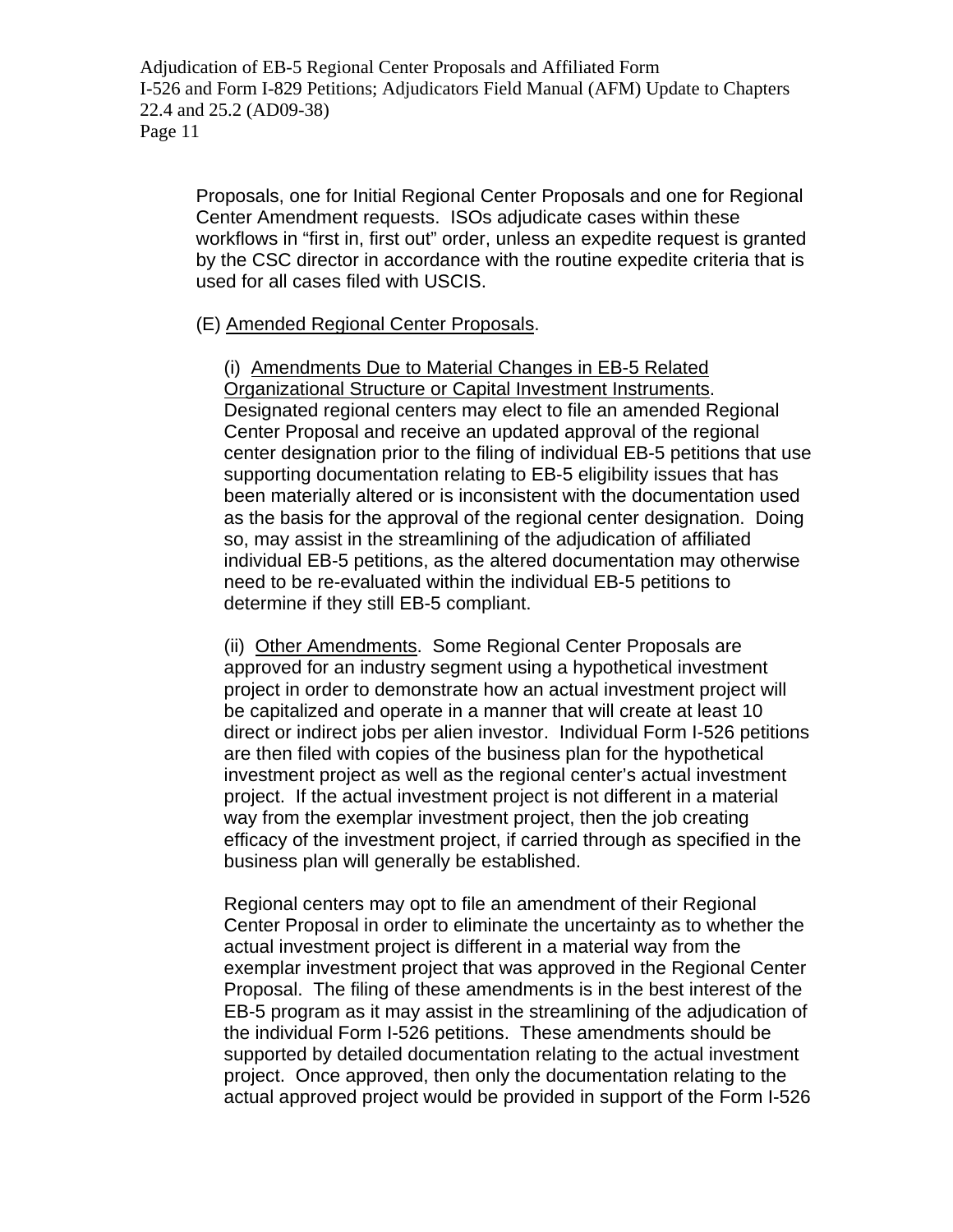> petition, eliminating the uncertainty regarding whether the actual project meets EB-5 eligibility requirements.

A regional center may also file an amendment in order to provide an exemplar Form I-526 with the supporting documentation required by 8 CFR 204.6 in order for USCIS to determine if the documentation is EB-5 compliant, and thus facilitate adjudication of an actual but identical Form I-526 petition, if the evidence of record otherwise establishes EB-5 eligibility.

**Note:** If the Regional Center requirements are met and a determination of eligibility is made, then the favorable determination regarding regional center eligibility requirements for the capital investment structure and job creation should generally be given deference and not revisited in the adjudication of individual EB-5 petitions, as long as the underlying facts upon which the favorable decision was made remain unchanged. The CSC EB-5 program manager should be notified to determine the appropriate action to take if an ISO discovers during the adjudication of an EB-5 petition that:

- Documentation relating to the regional center's capital investment structure or job creation methodologies, or the exemplar Form I-526 petition has materially changed since the most recent approval of the regional center designation;
- The record contains evidence of fraud or misrepresentation; or
- The evidence of record indicates that the previously favorable decision to approve the regional center proposal (or amendment) to include the determination that the exemplar Form I-526 petition is EB-5 compliant was legally deficient.
- 2. Chapter  $22.4(c)(3)$  of the AFM is revised to read as follows:

(3) General Review. Review the Form I-526 petition for completeness and signature of the petitioner.

- Verify that the name given in Part 1 (Information about you) is identical to the signature in Part 7 (Signature block).
- Remember that the petition can only be signed by the petitioner and not by his or her authorized representative.

The following EB-5 eligibility requirements must be established in the Form I-526 petition: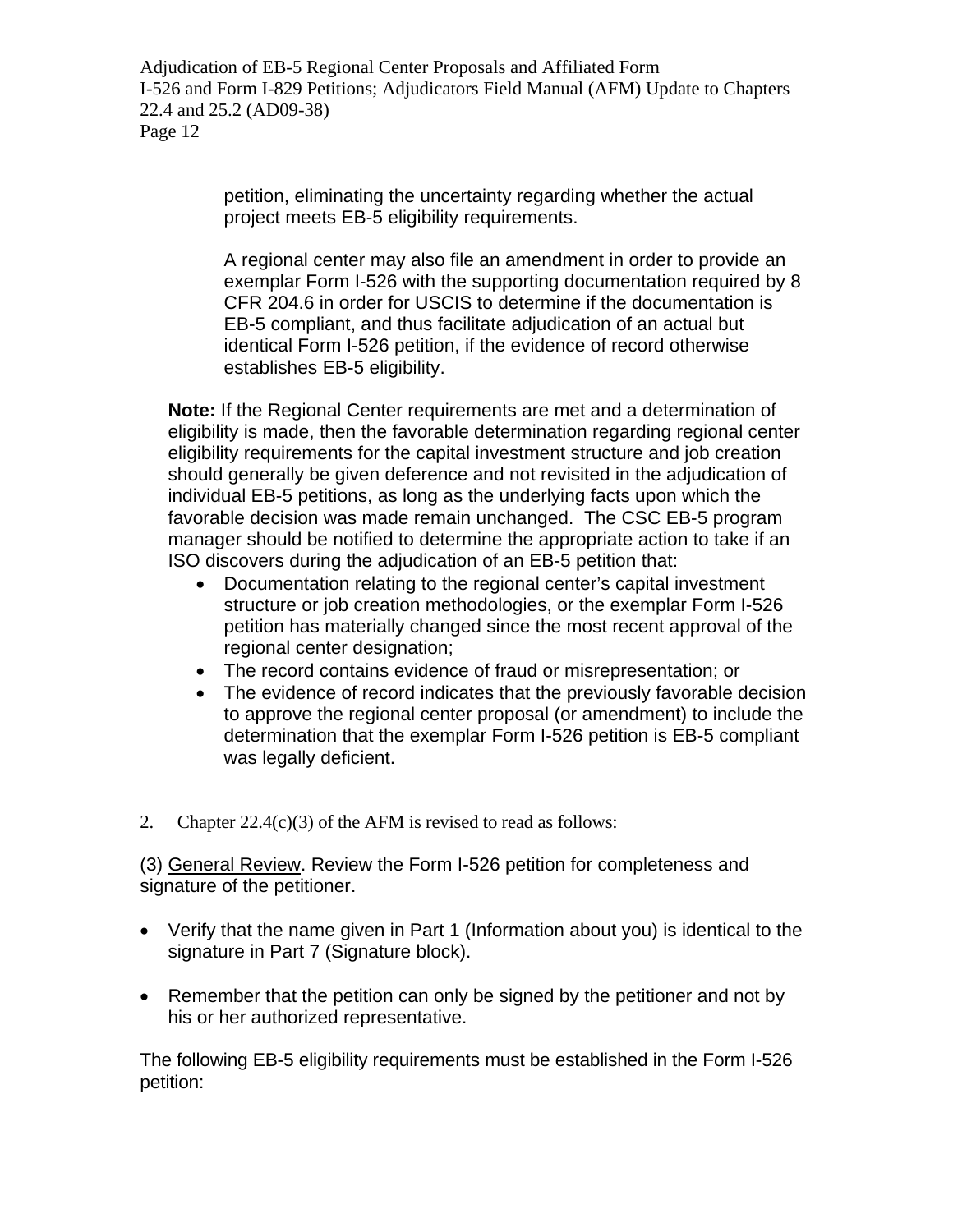- The capital investment is in a new commercial enterprise;
- If the petitioner claims that the capital investment qualifies for the reduced capital investment threshold of \$500,000, that the new commercial enterprise is located in a TEA;
- The investment capital was obtained by the alien through lawful means;
- The required amount of capital has been fully committed to the new commercial enterprise;
- The new commercial enterprise will create not fewer than 10 full-time positions; and
- The alien investor will be engaged in the management of the new commercial enterprise.

**Note:** If the new commercial enterprise identified in the petition is affiliated with a regional center, then the petitioner must provide with the Form I-526 petition a copy of the regional center's:

- Most recently issued approval letter; and
- Documentation relating to its approved capital investment structure and job creation methodology.

If the evidence provided remains unchanged from the documentation that was the basis for the approval of the regional center proposal, then the prior approval of the capital investment structure and the job creation methodology should generally be given deference. The CSC EB-5 program manager should be notified to determine the appropriate action to take if an ISO discovers during the adjudication of Form I-526 petition that:

- Documentation relating to the regional center's capital investment structure or job creation methodologies has materially changed since the approval of the regional center designation;
- The record contains evidence of fraud or misrepresentation; or
- The evidence of record indicates that the previously favorable decision to approve the regional center proposal (or amendment) to include the determination that the exemplar Form I-526 petition is EB-5 compliant was legally deficient.
- 3. Chapter  $22.4(c)(4)(D)(iii)$  of the AFM is revised to read as follows: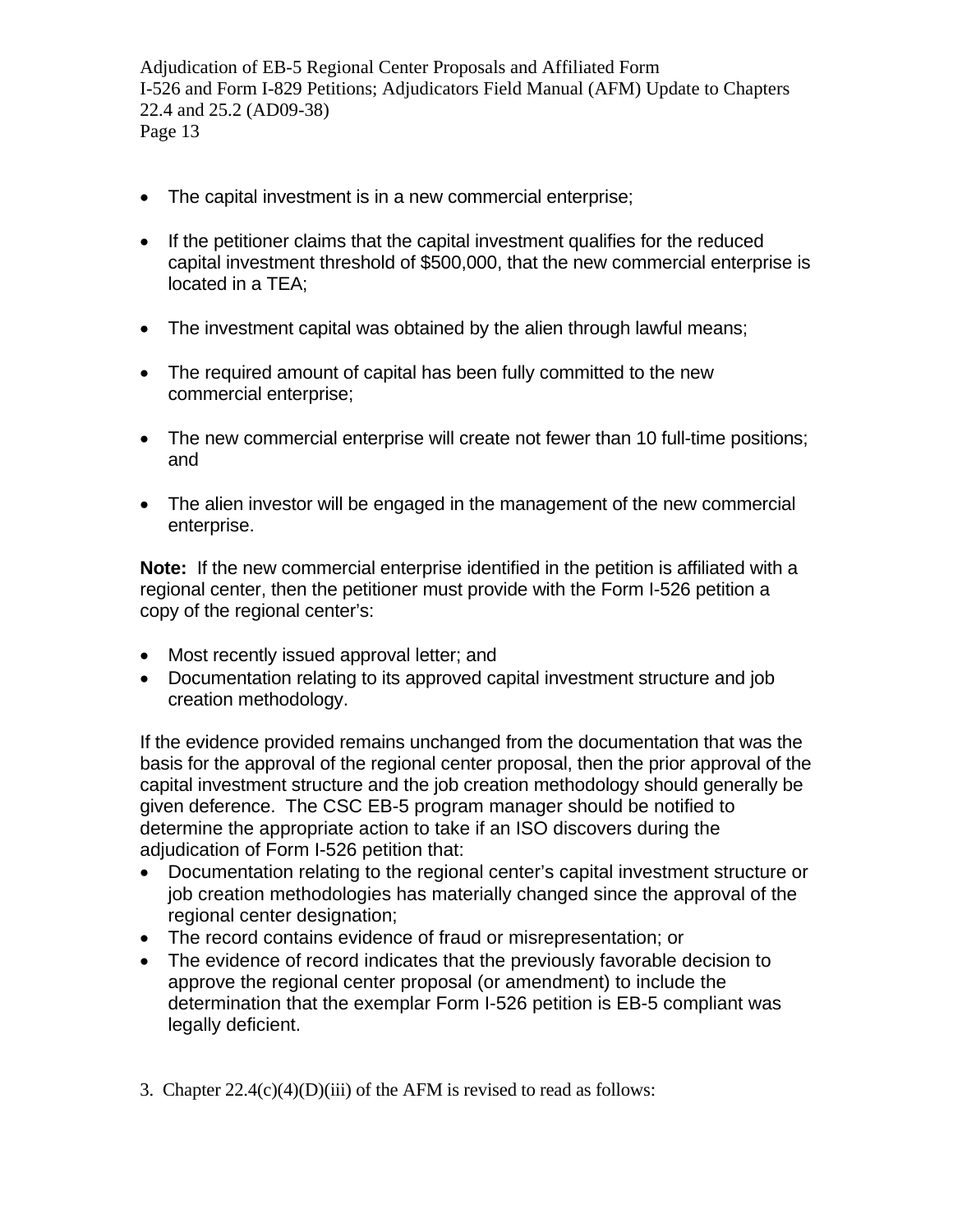> (iii) Clarification of the Meaning of Full-time Position. [Section](http://www.uscis.gov/ilink/docView/SLB/HTML/SLB/0-0-0-1/0-0-0-29/0-0-0-1059.html#0-0-0-1573)  [203\(b\)\(5\)](http://www.uscis.gov/ilink/docView/SLB/HTML/SLB/0-0-0-1/0-0-0-29/0-0-0-1059.html#0-0-0-1573) of the INA requires that the investment in a new commercial enterprise will create full-time employment for not fewer than 10 qualified employees. The INA further defines full-time employment as "employment in a position that requires at least 35 hours or service per week at any time, regardless of who fills the position." Adjudicating ISOs should keep the following points in mind when determining if positions meet this requirement:

- Economic input/output (I/O) models, such as RIMS II or IMPLAN, used to evaluate the calculation of the number of indirect jobs (including induced jobs) created through a commercial enterprise affiliated with a regional center do not distinguish between full-time and part-time jobs. In other words, the job creation results of the multipliers in the economic I/O models do not distinguish between the full-time and part-time nature of the positions. Therefore, the number of indirect jobs quantified through the I/O model analysis will be considered to be full-time and qualifying for EB-5 purposes. Accordingly, determinations regarding whether jobs qualify as "fulltime" are only relevant to the analysis of direct jobs created by a commercial enterprise claiming the creation of direct jobs as a result of the EB-5 capital investment.
- USCIS has interpreted the full-time employment requirement to exclude jobs that are intermittent, temporary, seasonal or transient in nature. See, e.g., Spencer Enterprises v. U.S., 229 F.Supp.2d 1025 (E.D. Cal. 2001). Historically, construction jobs have not been counted toward job creation because they are seen as intermittent, temporary, seasonal and transient rather than permanent. USCIS, however, now interprets that direct construction jobs may now count as permanent jobs if they:
	- o Are created by the petitioner's investment; and
	- o Are expected to last at least two years, inclusive of when the petitioner's Form I-829 is filed.

Although employment in some industries such as construction or tourism can be intermittent, temporary, seasonal or transient, officers should not exclude jobs simply because they fall into such industries. Rather, the focus of the adjudication should be on whether the direct positions, as described in the petition, are continuous full-time employment rather than intermittent, temporary, seasonal or transient.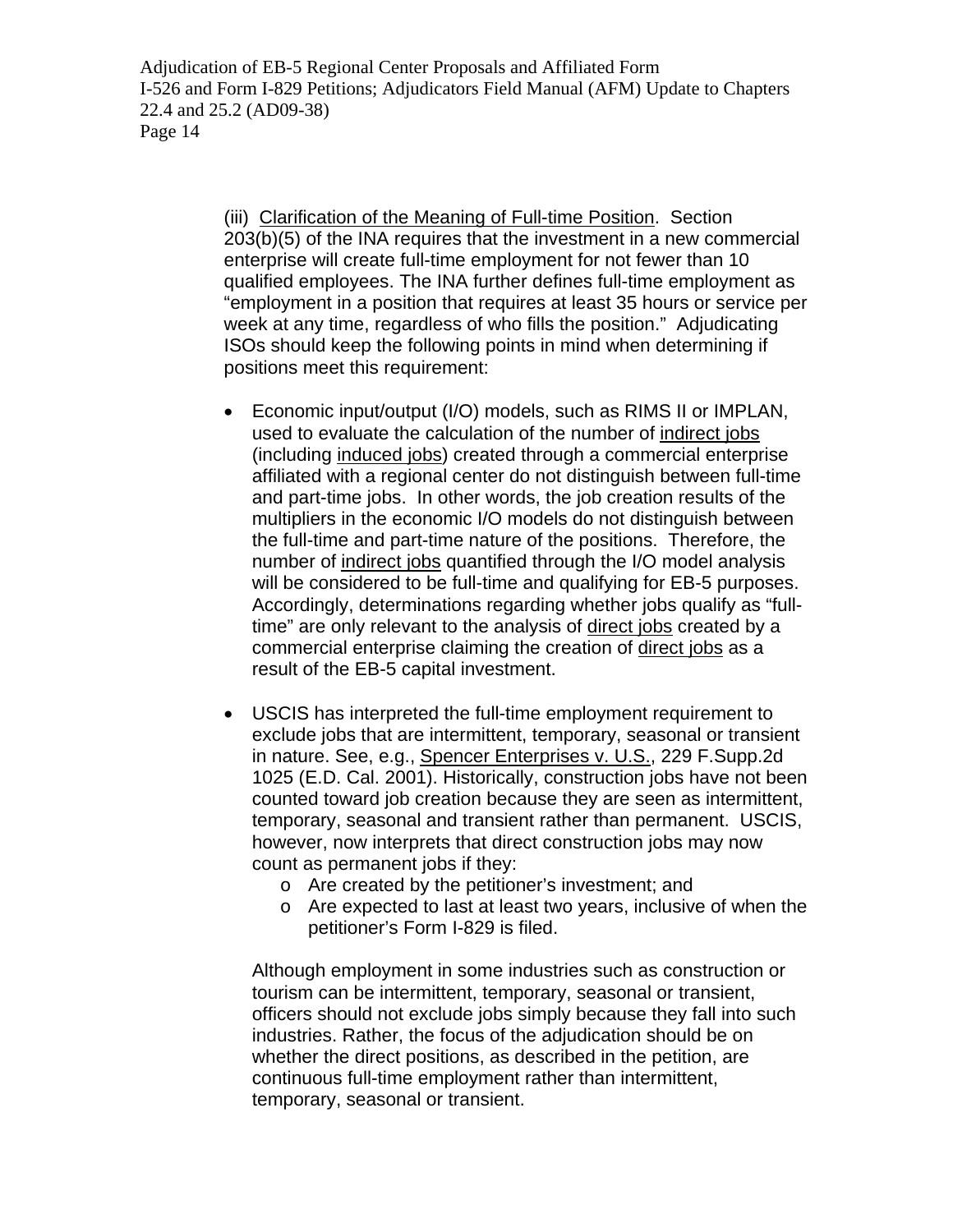> **For example**, if a petition reasonably describes the need to directly employ general laborers in a construction project that is expected to last several years and require a minimum of 35 hours per week over the course of that project, the positions would meet the full-time employment requirement. However, if the same project called for electrical workers to provide services as direct employees during three to four five week periods over the course of the project, such positions would be properly deemed to be intermittent and not meet the definition of full-time employment.

• Generally, it is the position that is critical to the full-time direct employment criterion, not the employee. Accordingly, the fact that the position may be filled by more than one employee does not exclude a position from consideration as full-time employment.

**For example**, the positions described in the above bullet would not be excluded from being considered full-time employment if the general laborers needed to fill the positions varied from day to day or week to week, as long as the need to directly employ general laborers in the position remains constant. This interpretation is consistent with [8 CFR 204.6\(e\)](http://www.uscis.gov/ilink/docView/SLB/HTML/SLB/0-0-0-1/0-0-0-11185/0-0-0-12549/0-0-0-13706.html#0-0-0-10803), which includes job sharing arrangements as part of the regulatory definition of full-time employment.

- It is important to note, however, that this interpretation does not override the regulatory definitions of employee and full-time employment at [8 CFR 204.6\(e\).](http://www.uscis.gov/ilink/docView/SLB/HTML/SLB/0-0-0-1/0-0-0-11185/0-0-0-12549/0-0-0-13706.html#0-0-0-10803) Thus, direct jobs must still be filled by qualifying employees and not by independent contractors. Positions filled by independent contractors are not qualifying direct jobs and may only be credited for EB-5 job creation purposes in petitions involving commercial enterprises that are affiliated with a regional center. In addition, multiple part-time positions may not be combined to create one full-time position, unless those part-time jobs can be shown to be part of a job-sharing arrangement.
- Full-time employment relating to the creation of direct jobs as defined in 8 CFR 204.6(e) means year-round employment and not seasonal full-time employment. Full-time employment consists of 35 hours a week. Seasonal positions do not qualify for purposes of the full-time employment requirement for direct jobs.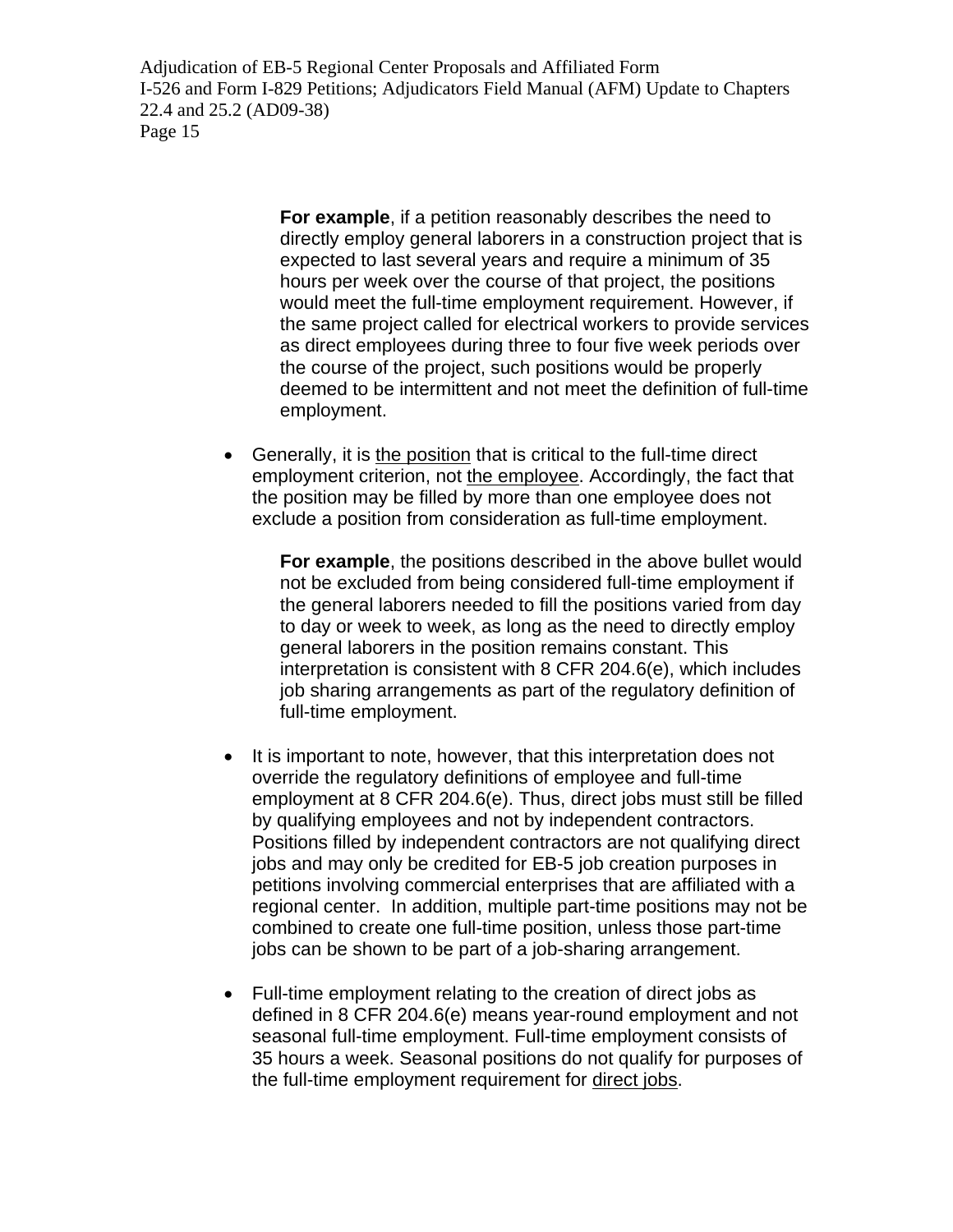4. Chapter  $22.4(c)(4)(F)$  of the AFM is revised to read as follows:

(F) New Commercial Enterprise in a Targeted Employment Area (TEA). A TEA is either a rural area or an area experiencing a high unemployment rate at the time of the capital investment or the time of filing of the Form I-526 petition, whichever occurs first. If the petitioner shows that the area where he or she is investing is a rural area, the petitioner need not also establish that the area has high employment. Conversely, if the area is a high unemployment area, the petitioner need not also show that it is a rural area.

INA 203(b)(5)(B) and 8 CFR 204.6(e) require that in order to establish eligibility for the reduced EB-5 investment threshold of \$500,000, the area in which the alien makes a capital investment must qualify as an rural area or an area of high unemployment when the investment is made. *Matter of Soffici*, 22 I&N Dec. 158 (BIA 1998) provides in pertinent part that:

A petitioner has the burden to establish that his enterprise does business in an area that is considered "targeted" as of the date he files his [Form I-526] petition. The fact that a business may be located in an area that was once rural, for example, does not mean that the area is still rural.

A conflict between the statutory and regulatory requirements, and *Matter of Soffici* may arise when an alien makes a capital investment at a point in time prior to the filing of the Form I-526 petition when the area in which the investment is made qualifies as a TEA, only to have the area no longer qualify as a TEA at the time of filing of the Form I-526 petition. In order to promote predictability in the capital investment process and to reconcile the potential conflict outlined above, ISOs must identify the appropriate date to examine in order to determine that the alien's capital investment qualifies for the reduced \$500,000 threshold according to the following "if, then" table:

| TEA "if then" Table                   |                                      |  |
|---------------------------------------|--------------------------------------|--|
| If the Investment                     | Then                                 |  |
| Is made into the commercial           | The TEA analysis should focus on     |  |
| enterprise's job creating project     | whether the location of the          |  |
| prior to the filing of the Form I-526 | investment qualifies as a TEA at the |  |
| petition                              | time of the investment.              |  |
| Has yet to be committed to the        | The TEA analysis should focus on     |  |
| commercial enterprise's job           | whether the location of the          |  |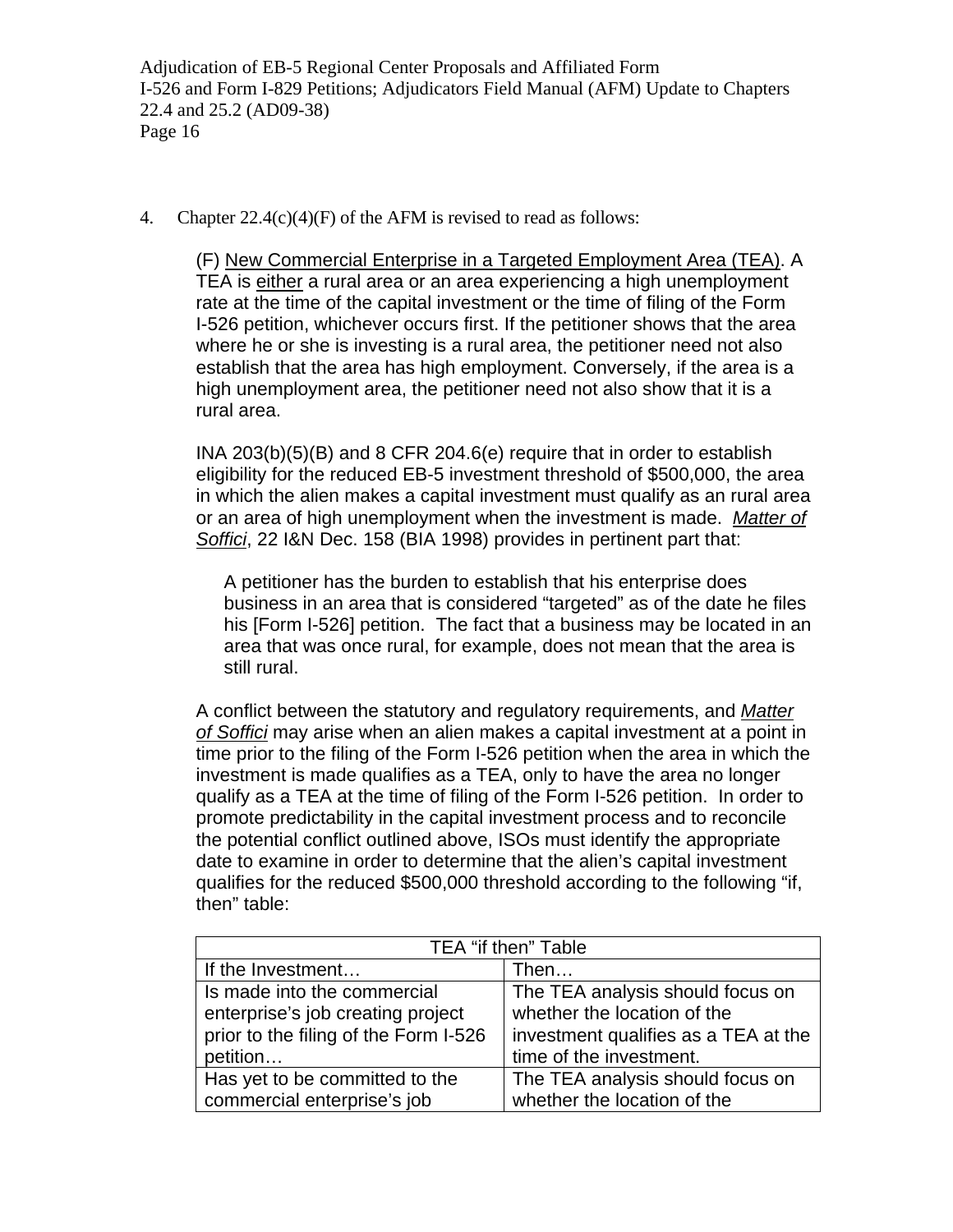| creating project at the time of filing   | investment qualifies as a TEA at the |
|------------------------------------------|--------------------------------------|
| of the I-526, i.e. is still in escrow or | time of the filing of the I-526      |
| is otherwise not irrevocably             | petition.                            |
| invested into the commercial             |                                      |
| enterprise pending the approval of       |                                      |
| the I-526 petition                       |                                      |

**Note:** In some instances, an alien may request eligibility for the reduced investment threshold based on the fact that other EB-5 aliens who previously invested in the same project qualified for the \$500,000 minimum investment, even though the area did not qualify at the time of the instant alien's investment or the filing of his or her Form I-526. Each alien must establish that his or her capital investment qualifies for the reduced investment threshold, and cannot rely on previous TEA determinations made based on facts that have subsequently changed.

Note also that the area where the new commercial enterprise is located may qualify as a TEA at the time the capital investment is made or the I-526 petition is filed, (whichever occurs first), but may cease to qualify by the time the Form I-829 petition is filed. Changes in population size or unemployment rates within the area during the alien investor's period of conditional permanent residence are acceptable as increased job creation is the primary goal of the EB-5 program.

(i) Rural Area Defined. The term "rural area" means any area that is both outside of a metropolitan statistical area (MSA) and outside of a city or town having a population of 20,000 or more based on the most recent decennial census of the United States. See INA  $\S$  [203\(b\)\(5\)\(B\)\(iii\)](http://www.uscis.gov/propub/template.htm?view=document&doc_action=sethitdoc&doc_hit=1&doc_searchcontext=jump&s_context=jump&s_action=newSearch&s_method=applyFilter&s_fieldSearch=nxthomecollectionid|slb&s_fieldSearch=foliodestination|act203b6Biii&s_type=all&hash=0-0-0-1609) and 8 CFR  $\S$ 204.6(j)(6)(i). MSAs are designated by the Office of Management and Budget and can be found at [www.census.gov](http://www.census.gov/)**.**

(ii) Definition of High Unemployment Area. The term "high unemployment area" means an area which has experienced unemployment of at least 150 percent of the national average rate. See INA § 203(b)(5)(B)(ii). The I-526 petitioner must demonstrate that, at the time the capital investment is made or the petition is filed (whichever occurs first), there has been an unemployment rate of at least 150% of the national unemployment rate within the MSA or other non-rural area in which the commercial enterprise that will create or preserve jobs is located. This should be based on the most recent information available to the general public from federal or state governmental sources as of the time the I-526 petition is submitted.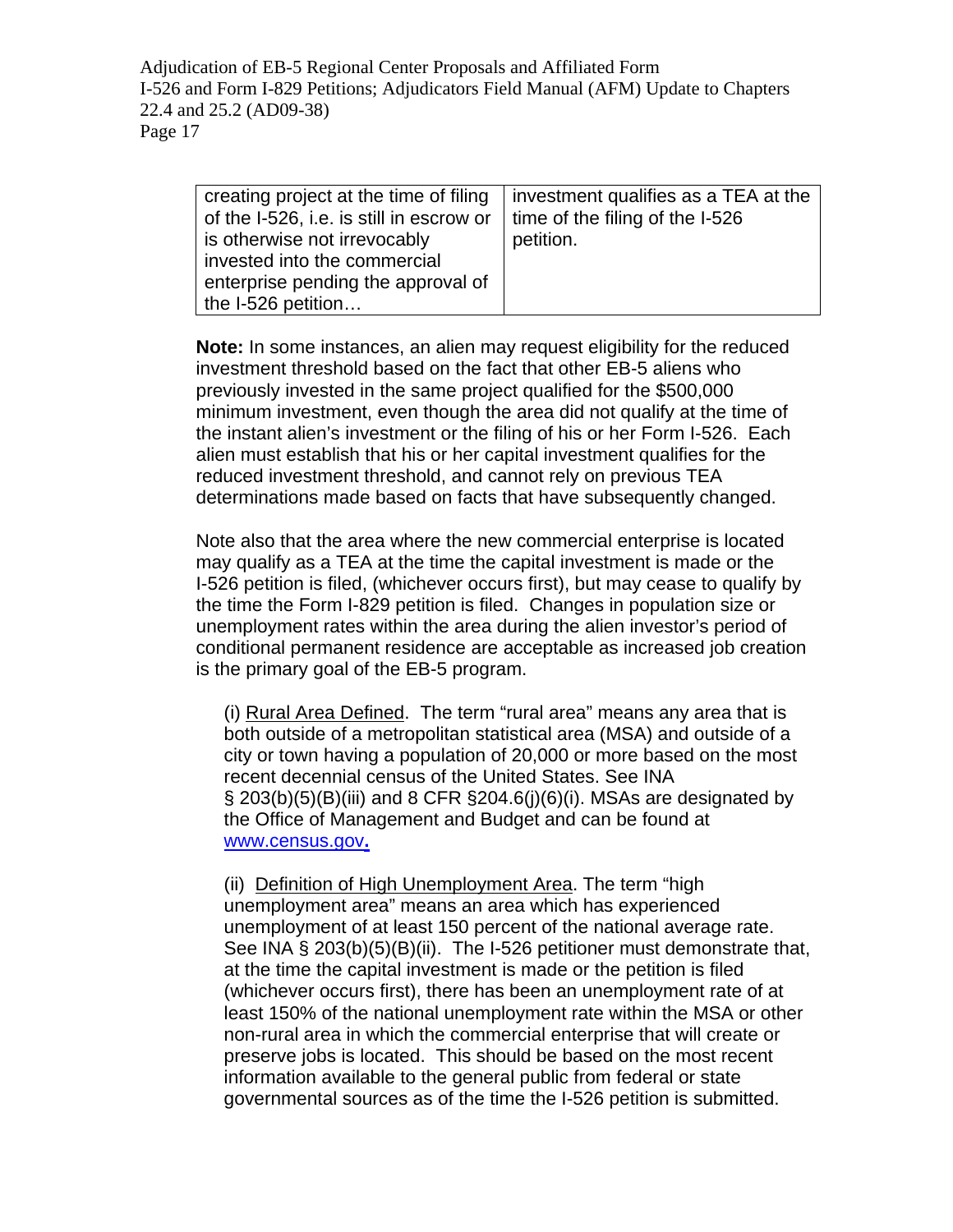> In some instances I-526 petitioners may claim high unemployment in only a portion or portions of a geographic area or political subdivision for which distinct unemployment data is not readily available to the general public from federal or state governmental sources. This may be indicative of an attempt by the petitioner to "gerrymander" a finding of high unemployment when in fact the area does not qualify as being a high unemployment area. Such a claim is not sufficient to establish that the area is a high unemployment area unless it is accompanied by a designation from an authorized authority of the state government. (State designations are discussed below in (iii) of this section.)

> The Bureau of Labor Statistics (BLS) provides data regarding the national average rate of unemployment at [www.bls.gov/cps/](http://www.bls.gov/cps/). BLS's **Local Area Unemployment Statistics (LAUS)** program produces monthly and annual unemployment and other labor force data for census regions and divisions, states, counties, metropolitan areas, and many cities, by place of residence. This information can be found at [www.bls.gov/lau/](http://www.bls.gov/lau/). States, the District of Columbia, and the U.S. territories may also publish local area unemployment statistics on their government websites.

> (iii) State Designation of a High Unemployment Area. The state government of any state of the United States may designate a particular geographic area or political subdivision located within a metropolitan statistical area or within a city or town having a population of 20,000 or more within such a state as an area of high unemployment. Before any such designation is made, an official of the state must notify USCIS of the agency, board, or other appropriate governmental body of the state which shall be delegated the authority to certify that the geographic or political subdivision is a high unemployment area. Evidence of such a designation, including a description of the boundaries of the geographic or political subdivision and the method or methods by which the unemployment statistics were obtained, may be submitted in support of the Form I-526 petition in lieu of other documentary evidence of high unemployment in the area where the new commercial enterprise is located. See 8 CFR 204.6(i). The statistics used in the analysis must reflect the national and local unemployment rates for these regions at the time of the alien investor's capital investment. See 8 CFR 204.6(e).

The designation of high unemployment areas are within the purview of each U.S. state governor, or if applicable, his or her designee. USCIS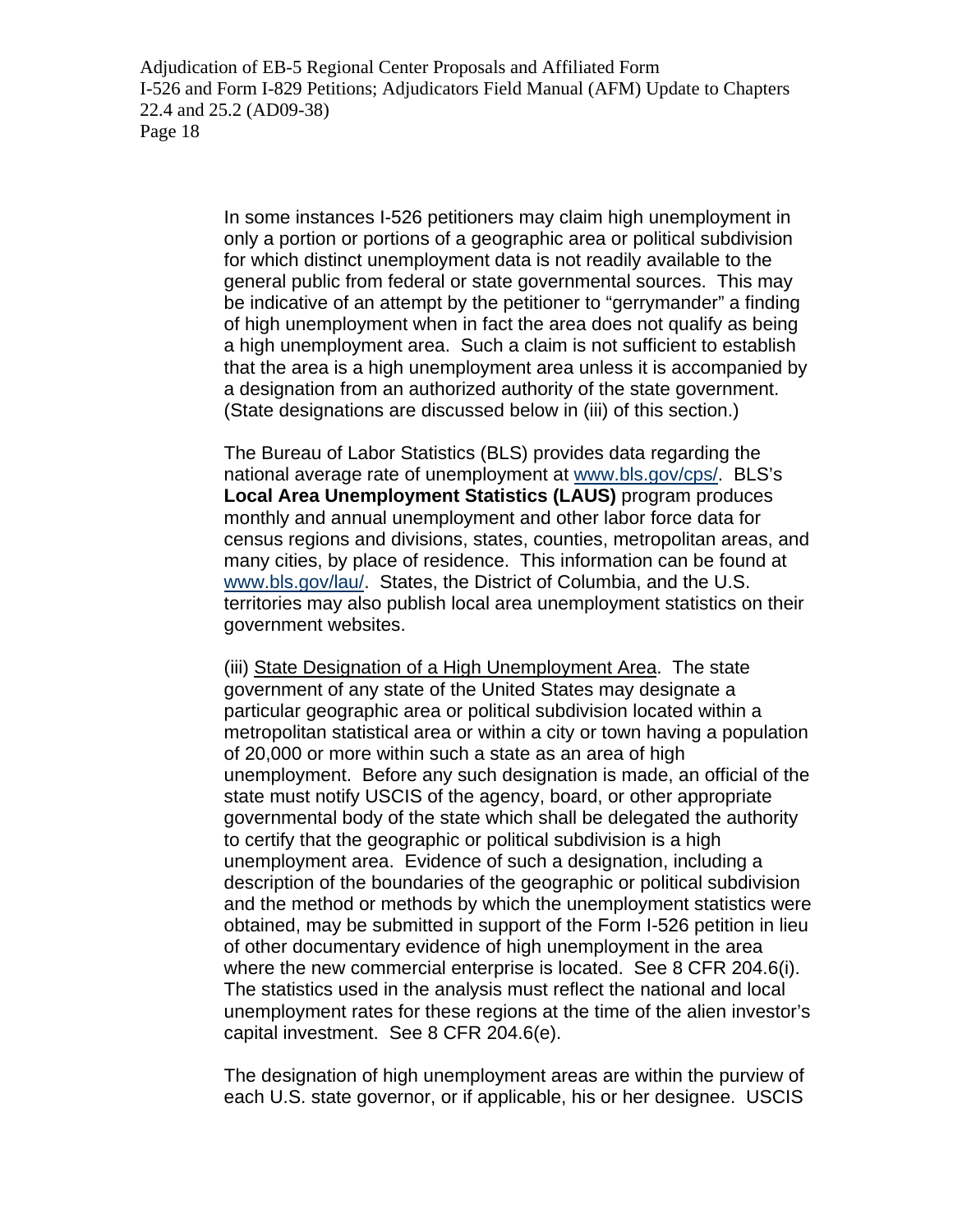> personnel have no substantive authority to question or challenge such high unemployment designations, and therefore must rely on the high unemployment designations that conform to the requirements outlined above that are made by a U.S. state governor or his or her designee. ISOs should notify the CSC EB-5 program manager and seek guidance regarding how to address the TEA issue in petitions that contains a state designation letter that does not conform to the requirements of 8 CFR 204.6(i), utilizes statistics that do not reflect the national and local unemployment rates at the time of the alien investor's capital investment, or has been issued by an official of a state that has not notified USCIS regarding who in the state government has the authority to issue such designations.

**Note:** State designations of high unemployment areas also include designations issued by the appointed government body with authority to make such certifications by the governors of the U.S. territories or the mayor of the District of Columbia.

5. Chapter  $22.4(c)(4)(G)$  of the AFM is added as follows:

(G) Eligibility Requirements for the Review of a Form I-526 Petition that Seeks Consideration of a Business Plan that Differs from the Business Plan in a Previously Approved Form I-526 Petition.

Some EB-5 aliens may encounter difficulties when unforeseen circumstances cause the achievement of the requisite job creation outlined in the Form I-526 petition to be cast in doubt. This may occur when the job creating capital investment project or commercial enterprise that was relied upon for the approval of the Form I-526 petition fails or otherwise cannot be completed within the alien's two-year period of conditional residence. The structure of the EB-5 program is inflexible in that the capital investment project identified in the business plan in the approved Form I-526 petition must serve as the basis for determining at the Form I-829 petition stage whether the requisite capital investment has been sustained throughout the alien's two year period of conditional residency and that at least ten jobs have been or will be created within a reasonable period of time as a result of the alien's capital investment. The business plan in the Form I-526 petition may not be materially changed after the petition has been filed. In addition, USCIS may not act favorably on requests to delay the filing or adjudication of Form I-829 petitions beyond the timeframes outlined in 8 CFR 216.6(a) and (c).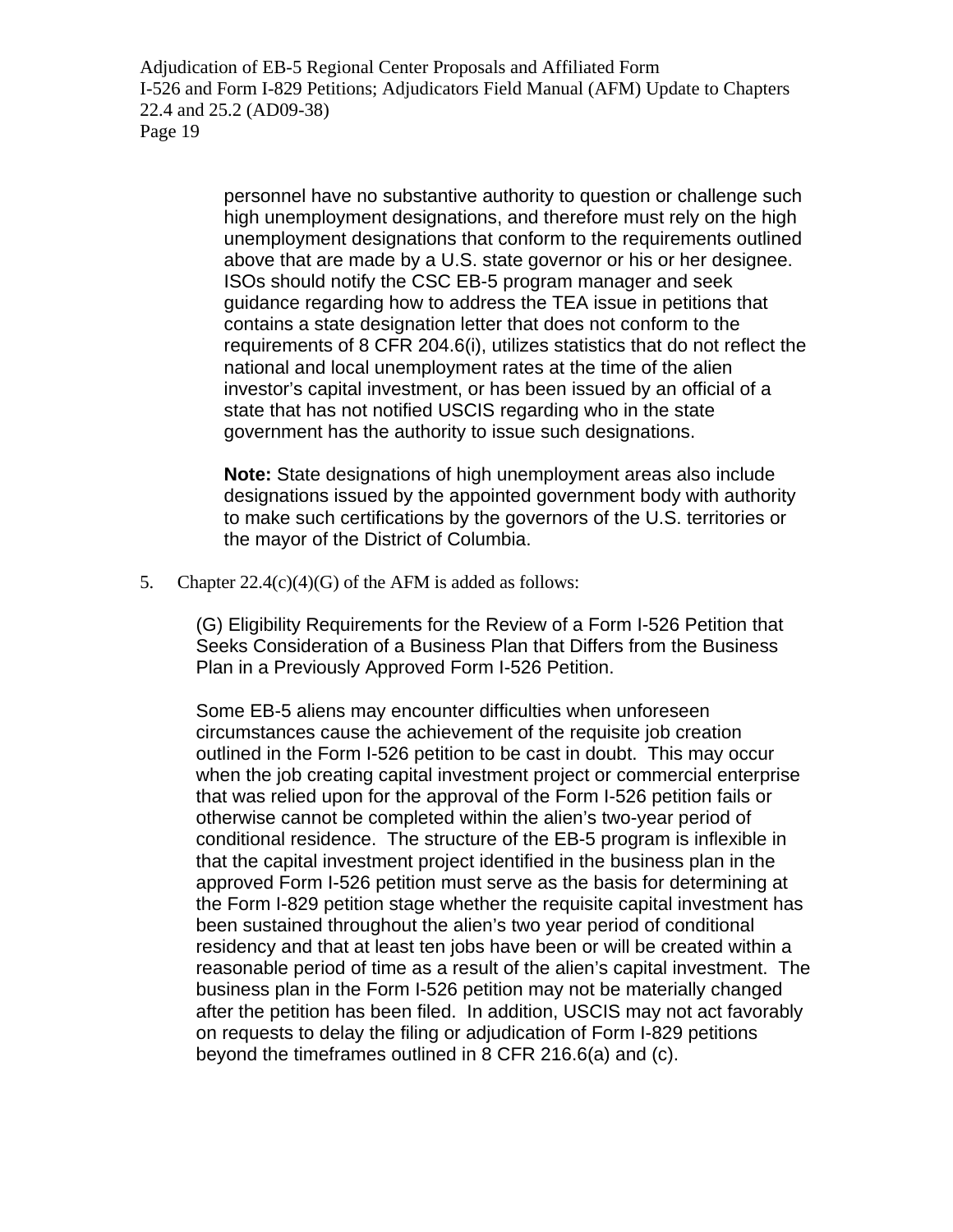The following "if, then" table explains how an EB-5 investor can seek consideration of a business plan that differs from the business plan in a previously approved Form I-526 petition.

| New Form I-526 Petition "If, Then" Table                                                                                                                                          |                                                                                                                                                                                                                                                                                                                                                                                                                                                                                                                                                                                     |  |
|-----------------------------------------------------------------------------------------------------------------------------------------------------------------------------------|-------------------------------------------------------------------------------------------------------------------------------------------------------------------------------------------------------------------------------------------------------------------------------------------------------------------------------------------------------------------------------------------------------------------------------------------------------------------------------------------------------------------------------------------------------------------------------------|--|
| If                                                                                                                                                                                | Then                                                                                                                                                                                                                                                                                                                                                                                                                                                                                                                                                                                |  |
| The alien wishes to change the<br>business plan from the business plan<br>outlined in a previously filed Form I-526<br>petition                                                   | S/he may file a new Form I-526 petition<br>with fee that is supported by the new<br>business plan and addresses all<br>requirements of the I-526 petition.                                                                                                                                                                                                                                                                                                                                                                                                                          |  |
| If the new Form I-526 Petition is<br>Filed                                                                                                                                        | Then                                                                                                                                                                                                                                                                                                                                                                                                                                                                                                                                                                                |  |
| Before the alien adjusts status (AOS)<br>or is issued an immigrant visa (IV)                                                                                                      | The new petition, if approved, will be<br>the basis for the AOS or the IV and the<br>new business plan will be used as the<br>basis for evaluating EB-5 eligibility at<br>the I-829 stage.                                                                                                                                                                                                                                                                                                                                                                                          |  |
| After the alien adjusts status or is<br>issued an IV, but before the due date of<br>the filing of the I-829 petition (90 days<br>prior to the end of the two-year CPR<br>period). | Upon approval of the new Form I-526<br>petition, S/he may file Form I-407 with<br>a Form I-485 adjustment application.<br>The prior CPR status will be terminated<br>and the new AOS application will be<br>approved, if otherwise approvable,<br>granting a new two year period of CPR<br>status. The new I-526 petition will be<br>used as the basis when evaluating<br>eligibility at the I-829 stage.<br>If the new Form I-526 is denied, then<br>the alien will have to file the I-829<br>petition and use the initial Form I-526<br>petition as the basis for the eligibility |  |
| After the alien adjusts status or is<br>issued an IV on or after the due date<br>for the filing of the I-829 petition.                                                            | evaluation in the Form I-829 petition.<br>If the new I-526 is approved, S/he may<br>request the withdrawal of the initial<br>I-829 petition and file an AOS<br>application. The prior CPR status will<br>be terminated and the new AOS<br>application will be approved, if<br>otherwise approvable, granting a new<br>two year period of CPR status. The<br>new I-526 petition will be used as the                                                                                                                                                                                  |  |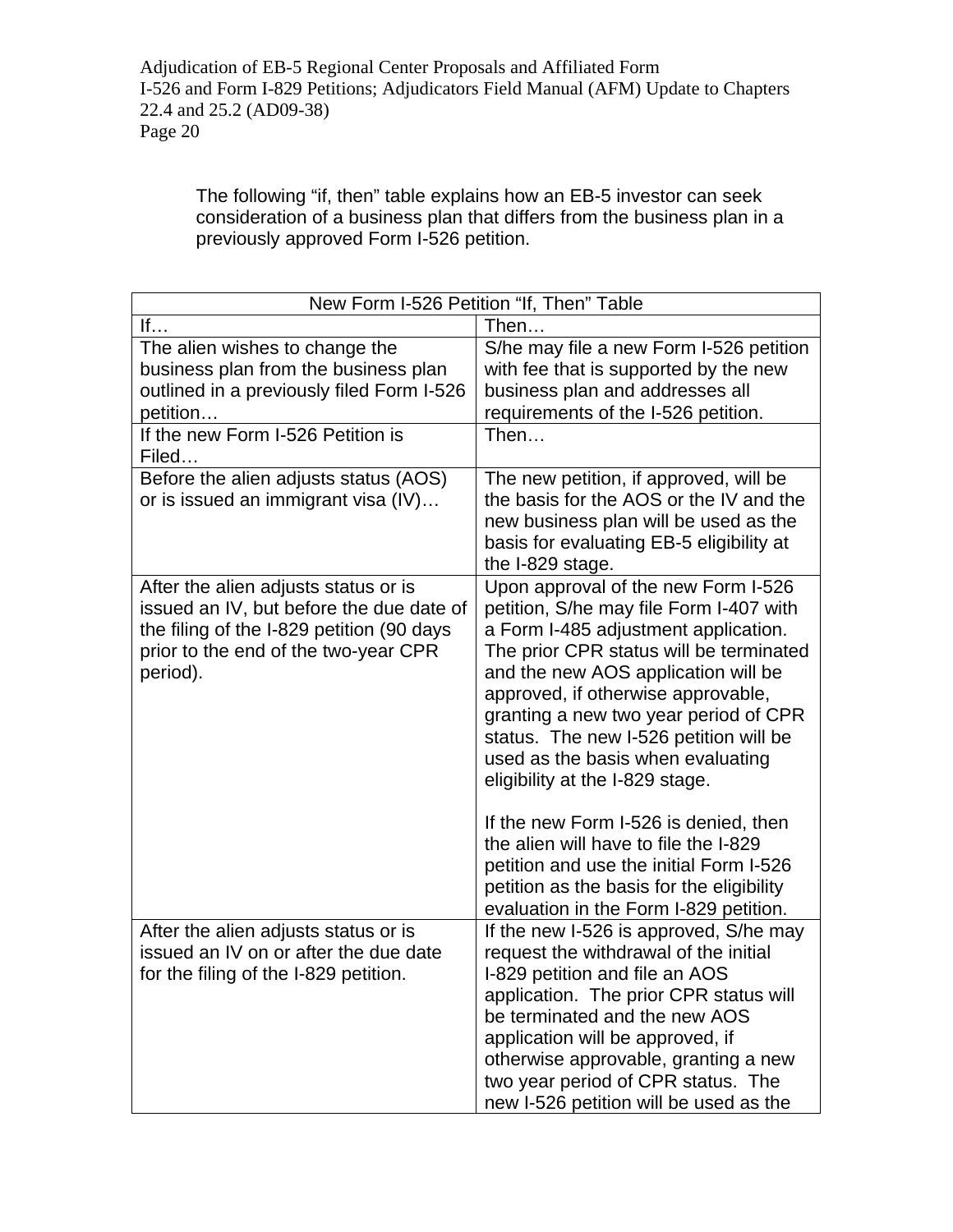|                                                                                  | basis when evaluating eligibility at the    |  |
|----------------------------------------------------------------------------------|---------------------------------------------|--|
|                                                                                  | second I-829 stage.                         |  |
|                                                                                  |                                             |  |
|                                                                                  | If the new I-526 petition is denied, then   |  |
|                                                                                  | the initial Form I-829 petition will be     |  |
|                                                                                  | adjudicated using the project plan in       |  |
|                                                                                  | the initial I-526 petition as the basis for |  |
|                                                                                  | the initial I-829 eligibility evaluation.   |  |
| Note: Dependents will have to file I-407s at the same time as required for the   |                                             |  |
| principals as well as Form I-485 applications in order to terminate their CPR    |                                             |  |
| status and be "re-adjusted" to CPR anew. The dependents must be eligible to be   |                                             |  |
| classified as EB-5 dependents at the time of the filing of new Form I-485        |                                             |  |
| application, i.e. the dependents must be the spouse or unmarried child under the |                                             |  |
| age of 21 years of the EB-5 principal alien                                      |                                             |  |

6. Chapter  $25.2(e)(4)$  of the AFM is revised by adding new paragraph (E) to read as follows:

(E) I-829 Consideration of Form I-526 EB-5 Eligibility Requirements. Pursuant to section [216A\(c\)\(3\)](http://www.uscis.gov/propub/template.htm?view=document&doc_action=sethitdoc&doc_hit=1&doc_searchcontext=jump&s_context=jump&s_action=newSearch&s_method=applyFilter&s_fieldSearch=nxthomecollectionid|slb&s_fieldSearch=foliodestination|act216ac3&s_type=all&hash=0-0-0-3753) of the Act, USCIS must determine that the facts and information contained in the petition are true. ISOs should generally give deference to the approval of EB-5 eligibility requirements previously made in the alien investor's Form I-526 petition and affiliated regional center designation, as applicable, if the facts presented in the earlier proceedings remain unchanged to include:

- The new commercial enterprise's capital investment structure;
- That the commercial enterprise qualifies as "new" for EB-5 purposes;
- If the commercial enterprise is affiliated with a regional center, the direct and indirect job creation methodology;
- If the Form I-526 petition was approved for reduced capital investment threshold of \$500,000, that the new commercial enterprise was located in a TEA at the time of filing of the Form I-526, and;
- That the alien investor's investment capital was lawfully obtained.

The CSC EB-5 program manager should be notified to determine the appropriate action to take if an ISO discovers during the adjudication of the Form I-829 petition that: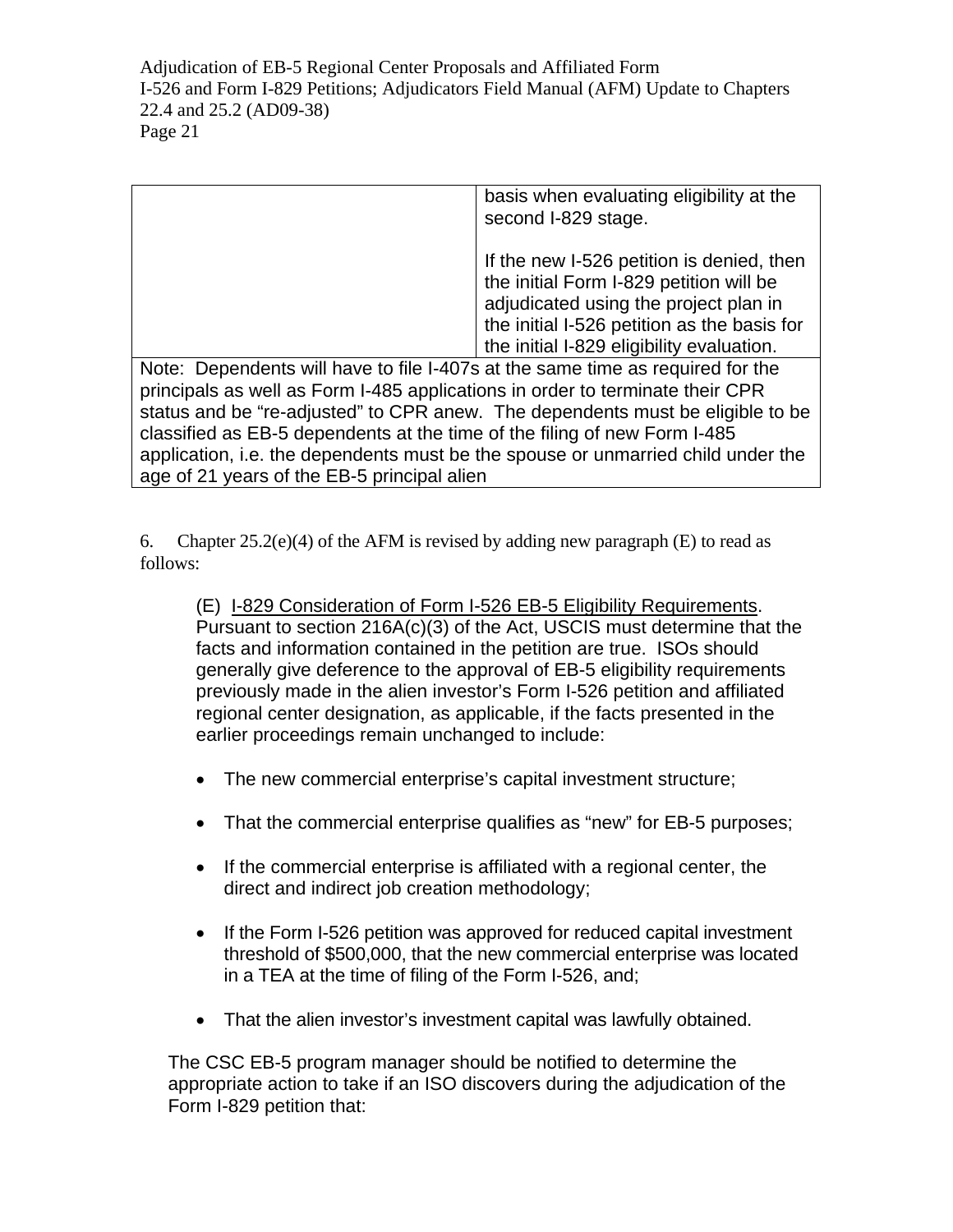- Documentation relating to the regional center's capital investment structure or job creation methodologies or the eligibility requirements favorably decided-upon in the Form I-526 petition have materially changed post-approval of the regional center designation or Form I-526 petition;
- The record contains evidence of fraud or misrepresentation; or
- The evidence of record indicates that the previously favorable decision to approve the regional center proposal (or amendment) was legally deficient.

If the documentation of record presents material inconsistencies that impact the alien investor's EB-5 eligibility, then ISOs should require the petitioner to resolve the inconsistencies prior making a favorable determination in the case. It is incumbent upon the petitioner to resolve any inconsistencies in the record by independent objective evidence. Any attempt to explain or reconcile such inconsistencies will not suffice unless the petitioner submits competent objective evidence pointing to where the truth lies. *Matter of Ho,* 19 I&N Dec. 582, 591 (BIA 1988).

**Note:** EB-5 petitioners must establish eligibility as of the date of filing of the petition. See 8 CFR 103.2(b)(1), (12); *Matter of Katigbak*, 14 I&N Dec. at 49. Note also that a petitioner may not make material changes to a petition that has already been filed in an effort to make an apparently deficient petition conform to USCIS requirements. *Matter of Izummi*, 22 I&N Dec. at 175.

7. The AFM **Transmittal Memoranda** button is revised by adding a new entry, in numerical order, to read:

AD09-38 Chapter 22 and Chapter 25 This memorandum revises Chapters 22 and 25 of the *Adjudicator's Field Manual* (*AFM*) by amending sections 22.4 and 25.2 to clarify issues pertaining to EB-5 (Immigrant Investor) Regional Center Proposal petitions for classification (Form I-526) and petitions for removal of conditions (Form I-829).

## **VI. Use**

This memorandum is intended solely for the instruction and guidance of USCIS personnel in performing their duties relative to adjudications. It is not intended to, does